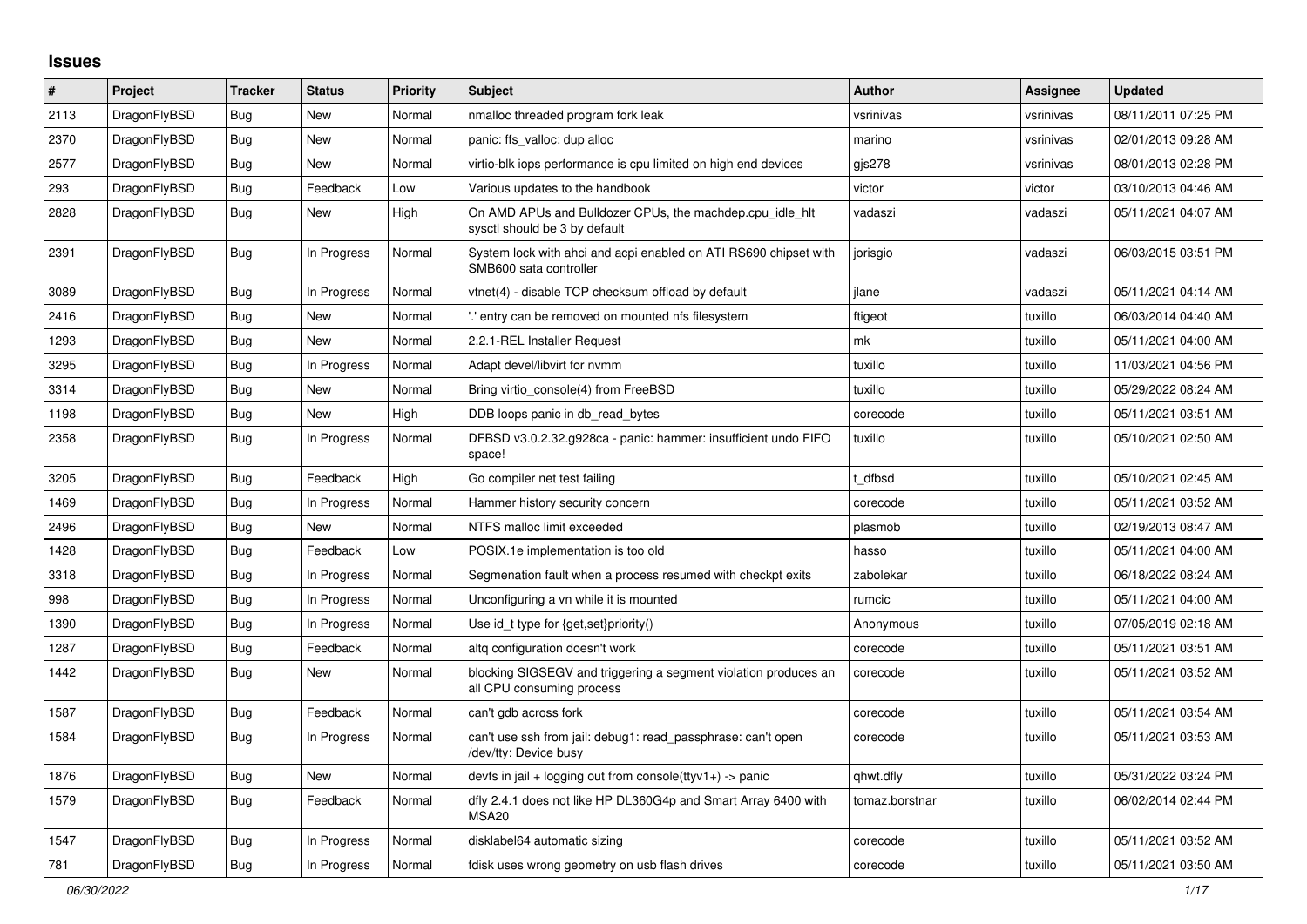| #    | Project      | <b>Tracker</b> | <b>Status</b> | <b>Priority</b> | Subject                                                                                    | <b>Author</b>    | <b>Assignee</b> | <b>Updated</b>      |
|------|--------------|----------------|---------------|-----------------|--------------------------------------------------------------------------------------------|------------------|-----------------|---------------------|
| 3028 | DragonFlyBSD | Bug            | In Progress   | Normal          | installer: confusion of set/get disk encryption passphrase dialogs                         | liweitianux      | tuxillo         | 06/03/2022 05:13 PM |
| 1474 | DragonFlyBSD | Bug            | <b>New</b>    | Normal          | ithread 1 unexpectedly rescheduled                                                         | corecode         | tuxillo         | 05/11/2021 03:52 AM |
| 1397 | DragonFlyBSD | <b>Bug</b>     | Feedback      | Normal          | jobs -I output inconsistency when called from script                                       | Anonymous        | tuxillo         | 05/15/2022 05:07 AM |
| 1475 | DragonFlyBSD | <b>Bug</b>     | In Progress   | Normal          | kernel blocks with low memory and syscons setting a high res mode<br>/ scrollback          | corecode         | tuxillo         | 05/11/2021 03:52 AM |
| 911  | DragonFlyBSD | Bug            | Feedback      | Normal          | kidload/kernel linker can exceed malloc reserve and panic system                           | corecode         | tuxillo         | 05/11/2021 03:51 AM |
| 1528 | DragonFlyBSD | <b>Bug</b>     | In Progress   | Normal          | ktrace does not show proper return values for pipe(2)                                      | corecode         | tuxillo         | 05/11/2021 03:52 AM |
| 1556 | DragonFlyBSD | <b>Bug</b>     | New           | Normal          | many processes stuck in "hmrrcm", system unusable                                          | corecode         | tuxillo         | 05/11/2021 03:52 AM |
| 1030 | DragonFlyBSD | <b>Bug</b>     | In Progress   | Normal          | msdosfs umount panic                                                                       | corecode         | tuxillo         | 05/11/2021 03:51 AM |
| 1583 | DragonFlyBSD | <b>Bug</b>     | In Progress   | Normal          | panic: assertion: cursor->trans->sync_lock_refs > 0 in<br>hammer_recover_cursor            | corecode         | tuxillo         | 05/11/2021 03:53 AM |
| 847  | DragonFlyBSD | <b>Bug</b>     | Feedback      | Normal          | processes getting stuck on mount point                                                     | corecode         | tuxillo         | 05/11/2021 03:50 AM |
| 1440 | DragonFlyBSD | Bug            | New           | Normal          | ptrace/gdb doesn't work after process blocks SIGTRAP                                       | corecode         | tuxillo         | 05/11/2021 03:52 AM |
| 901  | DragonFlyBSD | <b>Bug</b>     | Feedback      | Normal          | route show needs to get data from all cpus                                                 | corecode         | tuxillo         | 05/11/2021 03:50 AM |
| 731  | DragonFlyBSD | Bug            | New           | Normal          | system freeze on "slice too large"                                                         | corecode         | tuxillo         | 06/25/2022 04:01 AM |
| 1819 | DragonFlyBSD | Bug            | In Progress   | Low             | truss - Major revamping task list                                                          | tuxillo          | tuxillo         | 11/27/2021 08:45 AM |
| 742  | DragonFlyBSD | Bug            | In Progress   | Normal          | umount problems with multiple mounts                                                       | corecode         | tuxillo         | 06/25/2022 04:02 AM |
| 1921 | DragonFlyBSD | Bug            | In Progress   | Normal          | we miss mlockall                                                                           | alexh            | tuxillo         | 06/18/2022 04:08 AM |
| 2717 | DragonFlyBSD | Submit         | Feedback      | Normal          | Out of range numeric handling                                                              | dclink           | tuxillo         | 05/11/2021 04:08 AM |
| 2721 | DragonFlyBSD | Submit         | Feedback      | Low             | Some few zalloc calls to objcache ones replacements                                        | dclink           | tuxillo         | 05/11/2021 04:08 AM |
| 3160 | DragonFlyBSD | Submit         | In Progress   | Normal          | State the implementation difference in pkill/pgrep manual                                  | sevan            | tuxillo         | 06/03/2022 05:15 PM |
| 2438 | DragonFlyBSD | Submit         | Feedback      | Normal          | <b>TRIM</b> fixes                                                                          | Anonymous        | tuxillo         | 05/11/2021 03:45 AM |
| 3145 | DragonFlyBSD | Submit         | In Progress   | Normal          | Update libelf to FreeBSD 12 current and build as base library usable<br>by ports           | davshao          | tuxillo         | 08/20/2021 03:58 PM |
| 1700 | DragonFlyBSD | Submit         | In Progress   | Normal          | skip boot2 menu on <enter></enter>                                                         | Johannes.Hofmann | tuxillo         | 05/15/2022 08:35 AM |
| 2585 | DragonFlyBSD | Bug            | New           | Normal          | Dfly 3.4.3 on ESXi 5.1, HP Smart Array P410 passthrough<br>recognised, but not functioning | yggdrasil        | swildner        | 05/09/2022 08:14 AM |
| 341  | DragonFlyBSD | Bug            | <b>New</b>    | Normal          | Vinum erroneously repors devices as busy                                                   | corecode         | swildner        | 01/21/2012 04:50 AM |
| 1714 | DragonFlyBSD | Bug            | New           | Low             | hwpmc                                                                                      | alexh            | swildner        | 08/18/2012 02:03 PM |
| 2265 | DragonFlyBSD | <b>Bug</b>     | New           | Normal          | mbsrtowcs does not properly handle invalid mbstate_t in ps                                 | c.turner1        | swildner        | 01/10/2012 07:56 PM |
| 2252 | DragonFlyBSD | <b>Bug</b>     | New           | Low             | snd_hda not useable if loaded via /boot/loader.conf                                        | xbit             | swildner        | 12/14/2011 12:23 AM |
| 1302 | DragonFlyBSD | <b>Bug</b>     | In Progress   | Normal          | Checkpoint regression?                                                                     | sjg              | sjg             | 07/10/2013 05:22 PM |
| 1532 | DragonFlyBSD | <b>Bug</b>     | <b>New</b>    | Low             | jemalloc doesn't work on DragonFly                                                         | hasso            | sjg             | 08/02/2011 01:14 AM |
| 1769 | DragonFlyBSD | <b>Bug</b>     | New           | Normal          | panic: assertion: _tp->tt_msg->tt_cpuid == mycpuid in<br>tcp_callout_active                | pavalos          | sjg             | 05/15/2022 11:07 AM |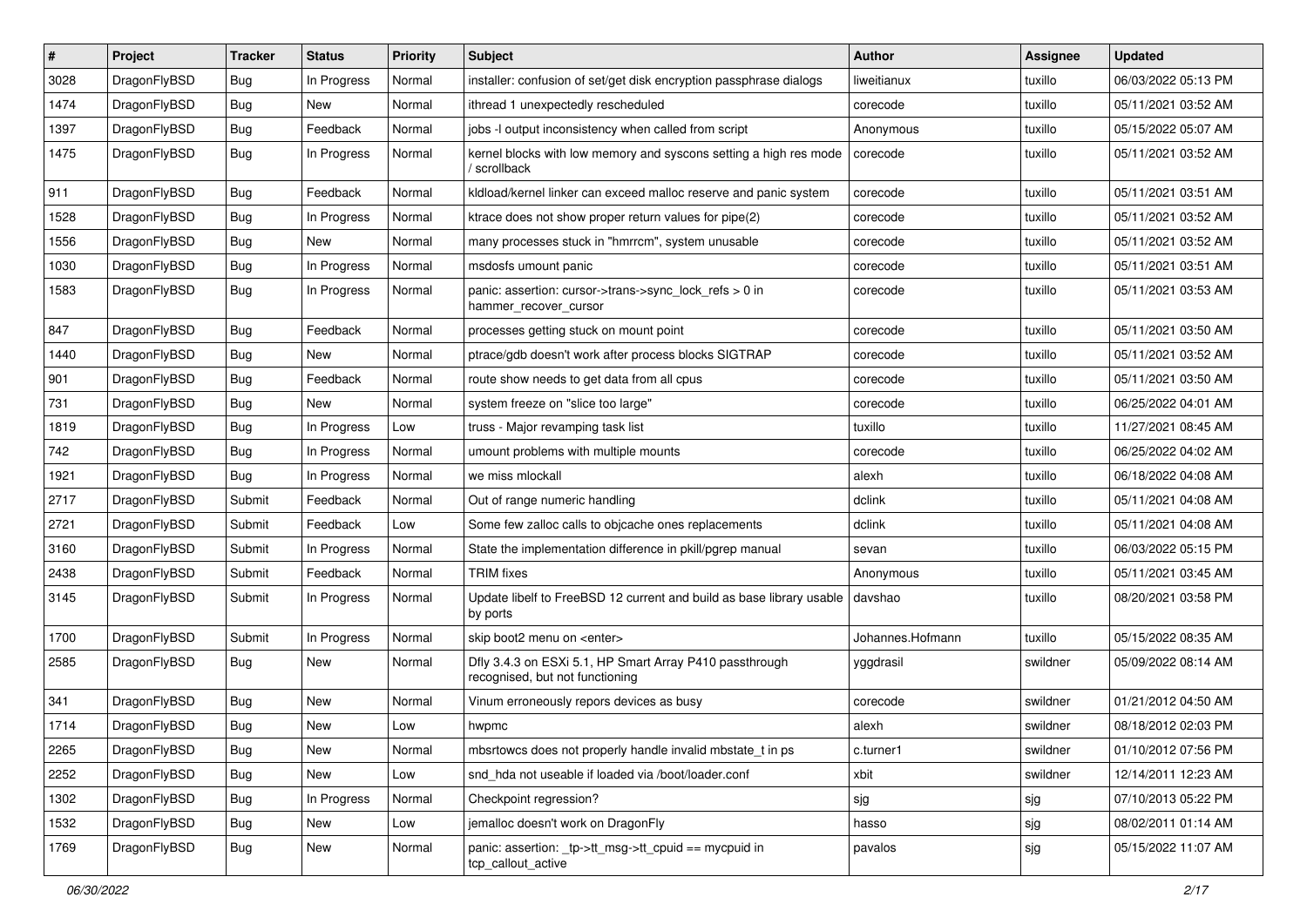| #    | Project      | <b>Tracker</b> | <b>Status</b> | <b>Priority</b> | Subject                                                                                                                                                  | <b>Author</b> | <b>Assignee</b> | <b>Updated</b>      |
|------|--------------|----------------|---------------|-----------------|----------------------------------------------------------------------------------------------------------------------------------------------------------|---------------|-----------------|---------------------|
| 2825 | DragonFlyBSD | <b>Bug</b>     | New           | High            | 3x dhclient = hanging system (objcache exhausted)                                                                                                        | jaccovonb     | sepherosa       | 05/11/2021 03:55 AM |
| 168  | DragonFlyBSD | <b>Bug</b>     | In Progress   | Normal          | Livelocked limit engaged while trying to setup IPW wireless                                                                                              | mschacht      | sepherosa       | 05/11/2021 04:05 AM |
| 600  | DragonFlyBSD | <b>Bug</b>     | New           | Low             | /sys/libkern/karc4random                                                                                                                                 | robin carey5  | profmakx        | 01/19/2015 03:07 AM |
| 2822 | DragonFlyBSD | <b>Bug</b>     | New           | Normal          | USB 3.0 stick throws "reading primary partition table: error<br>accessing offset 000[] for 152" error, while the stick works on any<br>other OS I tested | revuwa        | profmakx        | 06/29/2015 05:56 AM |
| 2746 | DragonFlyBSD | <b>Bug</b>     | New           | Normal          | some fraction of xterms started from the xmonad window manager<br>get killed with SIGALRM                                                                | isenmann      | profmakx        | 12/28/2014 02:51 AM |
| 679  | DragonFlyBSD | <b>Bug</b>     | <b>New</b>    | Low             | Netgraph backward compatibility for old *LEN constants                                                                                                   | nant          | nant            | 02/18/2014 05:45 AM |
| 2549 | DragonFlyBSD | Bug            | In Progress   | Normal          | netgraph7: Kernel page fault.                                                                                                                            | russiane39    | nant            | 05/10/2013 11:20 PM |
| 1969 | DragonFlyBSD | <b>Bug</b>     | New           | Normal          | pf-related network problem                                                                                                                               | pavalos       | lentferj        | 02/01/2011 06:57 PM |
| 385  | DragonFlyBSD | <b>Bug</b>     | Feedback      | Low             | Mail archive address removal                                                                                                                             | justin        | justin          | 03/09/2013 11:24 AM |
| 1946 | DragonFlyBSD | <b>Bug</b>     | <b>New</b>    | Normal          | ieee80211 panic                                                                                                                                          | pavalos       | josepht         | 01/27/2011 06:00 PM |
| 1964 | DragonFlyBSD | <b>Bug</b>     | New           | Normal          | iwn (panic assertion : wlan assert serialized)                                                                                                           | sjmm.ptr      | josepht         | 02/01/2011 12:57 PM |
| 2870 | DragonFlyBSD | <b>Bug</b>     | New           | High            | Broken text and icons when glamor acceleration is used                                                                                                   | 375gnu        | ftigeot         | 01/31/2016 12:13 AM |
| 1593 | DragonFlyBSD | <b>Bug</b>     | Feedback      | Normal          | panic: assertion: $\cosh ==$ ap->ap err $\cosh$ in ahci put err $\cosh$                                                                                  | ftigeot       | ftigeot         | 05/15/2022 05:09 AM |
| 3031 | DragonFlyBSD | Submit         | In Progress   | Normal          | Update drm/radeon to Linux 4.7.10 as much as possible                                                                                                    | davshao       | ftigeot         | 08/19/2021 12:33 PM |
| 1411 | DragonFlyBSD | <b>Bug</b>     | Feedback      | Normal          | Burning doesn't work with ahci(4)                                                                                                                        | hasso         | dillon          | 05/11/2021 04:00 AM |
| 1831 | DragonFlyBSD | <b>Bug</b>     | Feedback      | High            | HAMMER "malloc limit exceeded" panic                                                                                                                     | eocallaghan   | dillon          | 06/04/2022 04:38 AM |
| 2037 | DragonFlyBSD | <b>Bug</b>     | Feedback      | Normal          | Panic Bad link elm while building packages                                                                                                               | ftigeot       | dillon          | 04/21/2011 07:20 AM |
| 2092 | DragonFlyBSD | <b>Bug</b>     | New           | Normal          | Panic: Bad link elm 0x next->prev != elm                                                                                                                 | masterblaster | dillon          | 12/04/2011 12:49 PM |
| 2819 | DragonFlyBSD | <b>Bug</b>     | In Progress   | Normal          | Random micro system freezes after a week of uptime                                                                                                       | ftigeot       | dillon          | 08/16/2015 08:46 PM |
| 3154 | DragonFlyBSD | Submit         | New           | Normal          | Update serial handling in bootloader                                                                                                                     | ddegroot      | dillon          | 11/06/2018 11:21 PM |
| 1127 | DragonFlyBSD | <b>Bug</b>     | Feedback      | Low             | cdrom drive not detected                                                                                                                                 | tgr           | corecode        | 01/15/2015 08:55 AM |
| 1430 | DragonFlyBSD | <b>Bug</b>     | New           | Normal          | Buggy w(1)?                                                                                                                                              | hasso         | alexh           | 11/24/2010 08:09 AM |
| 2100 | DragonFlyBSD | <b>Bug</b>     | Feedback      | Normal          | devfs related panic                                                                                                                                      | sepherosa     | alexh           | 07/10/2011 02:29 PM |
| 1538 | DragonFlyBSD | <b>Bug</b>     | New           | Low             | mountroot should probe file systems                                                                                                                      | corecode      | alexh           | 11/24/2010 06:35 PM |
| 2353 | DragonFlyBSD | Bug            | In Progress   | Normal          | panic: assertion "gd->gd_spinlocks_wr == 0" failed in<br>bsd4 schedulerclock                                                                             | jaydg         | alexh           | 11/28/2012 01:57 AM |
| 2657 | DragonFlyBSD | <b>Bug</b>     | New           | High            | Needs acl to migrate our servers                                                                                                                         | ferney        |                 | 03/31/2014 11:37 AM |
| 2565 | DragonFlyBSD | <b>Bug</b>     | New           | Normal          | "ifconfig ix0 up" panic                                                                                                                                  | ltpig402a     |                 | 06/03/2013 05:46 AM |
| 2931 | DragonFlyBSD | <b>Bug</b>     | New           | Low             | 'gdb' of 'vkernel' unable to print backtrace                                                                                                             | tofergus      |                 | 07/26/2016 01:51 PM |
| 725  | DragonFlyBSD | <b>Bug</b>     | In Progress   | Low             | 'make distribution' fails w/'ro' /usr/obj                                                                                                                | c.turner      |                 | 03/09/2013 01:01 PM |
| 2930 | DragonFlyBSD | <b>Bug</b>     | New           | High            | 'objcache' causes panic during 'nfs_readdir'                                                                                                             | tofergus      |                 | 07/26/2016 01:09 PM |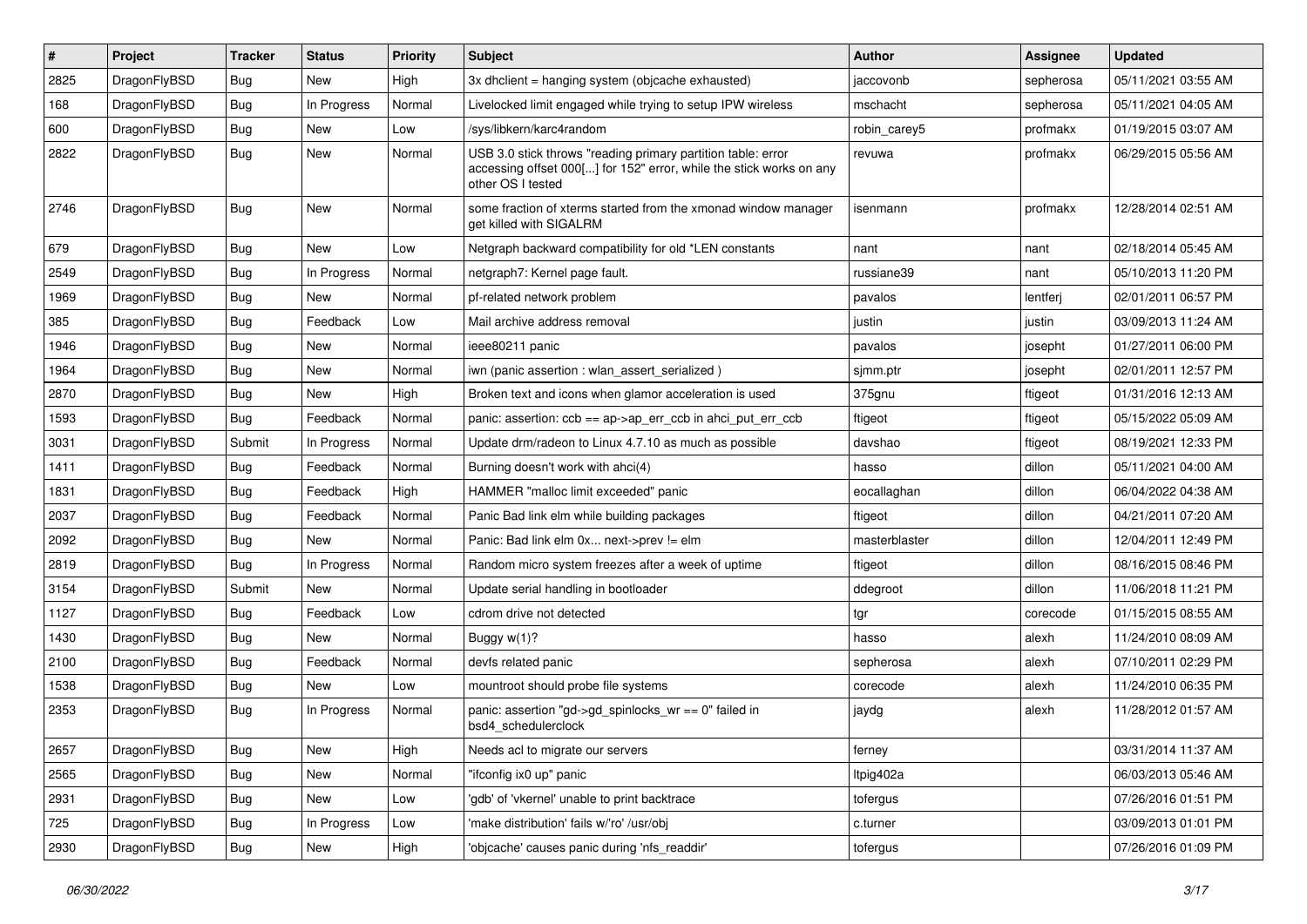| $\sharp$ | Project      | <b>Tracker</b> | <b>Status</b> | <b>Priority</b> | Subject                                                                                          | <b>Author</b>      | Assignee | <b>Updated</b>      |
|----------|--------------|----------------|---------------|-----------------|--------------------------------------------------------------------------------------------------|--------------------|----------|---------------------|
| 1990     | DragonFlyBSD | <b>Bug</b>     | <b>New</b>    | Normal          | /mnt too large to mount                                                                          | peur.neu           |          | 02/16/2011 11:24 PM |
| 2835     | DragonFlyBSD | <b>Bug</b>     | New           | Normal          | /usr/include/c++/5.0/bits/c++locale.h likes<br>POSIX_C_SOURCE>=200809                            | davshao            |          | 11/18/2015 03:40 AM |
| 604      | DragonFlyBSD | <b>Bug</b>     | In Progress   | Normal          | 1.8.1-RELEASE - clock runs fast on mainboard ASUS P5A-B                                          | yeti               |          | 05/11/2021 03:55 AM |
| 570      | DragonFlyBSD | Bug            | Feedback      | Normal          | 1.8.x: ACPI problems                                                                             | qhwt+dfly          |          | 06/02/2014 03:45 AM |
| 599      | DragonFlyBSD | <b>Bug</b>     | New           | Urgent          | 1.9.0 reproducable panic                                                                         | pavalos            |          | 12/22/2010 01:08 AM |
| 2652     | DragonFlyBSD | Bug            | New           | Normal          | 189a0ff3761b47  ix: Implement MSI-X support locks up Lenovo<br>S10 Intel Atom n270               | davshao            |          | 05/14/2014 01:55 AM |
| 2107     | DragonFlyBSD | Bug            | <b>New</b>    | Normal          | 2.10.1 sata dvd drive issue                                                                      | ausppc             |          | 07/31/2011 08:41 PM |
| 2644     | DragonFlyBSD | Bug            | Feedback      | Normal          | 3.6.0-REL trap 9 on boot                                                                         | memmerto           |          | 11/27/2021 08:08 AM |
| 2688     | DragonFlyBSD | Bug            | <b>New</b>    | Normal          | 67613368bdda7 Fix wrong checks for U4B presence Asrock Z77M<br>difficulty detecting USB keyboard | davshao            |          | 06/28/2014 07:08 PM |
| 2138     | DragonFlyBSD | Bug            | <b>New</b>    | Normal          | > 100% CPU usage                                                                                 | robin.carey1       |          | 09/26/2011 12:20 PM |
| 2816     | DragonFlyBSD | <b>Bug</b>     | New           | Normal          | A multitasking process being debugged can get stuck                                              | phma               |          | 05/19/2015 03:57 AM |
| 2117     | DragonFlyBSD | Bug            | <b>New</b>    | High            | ACPI and/or bce(4) problem with 2.11.0.673.g0d557 on HP DL380<br>G <sub>6</sub>                  | pauska             |          | 08/22/2011 10:15 AM |
| 3107     | DragonFlyBSD | Bug            | <b>New</b>    | Low             | ACPI interrupt storm when loading i915 on Lenovo T460                                            | oyvinht            |          | 07/15/2020 07:01 AM |
| 1181     | DragonFlyBSD | Bug            | In Progress   | Normal          | ACX111 panic                                                                                     | elekktretterr      |          | 05/11/2021 04:00 AM |
| 2568     | DragonFlyBSD | <b>Bug</b>     | New           | Normal          | AHCI panic                                                                                       | josepht            |          | 06/07/2013 05:52 PM |
| 1923     | DragonFlyBSD | <b>Bug</b>     | New           | Normal          | Abysmal NFS performance with IPv6                                                                | ftigeot            |          | 12/05/2010 09:34 PM |
| 1592     | DragonFlyBSD | Bug            | Feedback      | Normal          | AcpiOSUnmapMemory: Warning, deallocation did not track<br>allocation.                            | eocallaghan        |          | 06/02/2014 07:45 AM |
| 2636     | DragonFlyBSD | Bug            | Feedback      | Low             | Add -x flag to iostat (a la solaris)                                                             | tuxillo            |          | 05/11/2021 04:07 AM |
| 2423     | DragonFlyBSD | Bug            | New           | Urgent          | After multiple panics/locks, hitting KKASSERT in<br>hammer_init_cursor                           | rumcic             |          | 09/18/2012 02:28 AM |
| 3189     | DragonFlyBSD | <b>Bug</b>     | New           | Normal          | Allow DragonFly Mail Agent to accept an alternate config via<br>command line switch              | iang               |          | 08/16/2021 12:42 AM |
| 2430     | DragonFlyBSD | Bug            | New           | Normal          | Alternate Password Hash method                                                                   | robin.carey1       |          | 10/07/2012 06:28 AM |
| 1975     | DragonFlyBSD | Bug            | New           | Normal          | Applications seg fault in select() and poll()                                                    | rumcic             |          | 05/31/2022 02:58 PM |
| 1148     | DragonFlyBSD | Bug            | In Progress   | Low             | BCM4311 wireless network adapter detected but not functional                                     | archimedes.gaviola |          | 05/11/2021 04:00 AM |
| 2434     | DragonFlyBSD | <b>Bug</b>     | New           | Normal          | BTX Halted - Boot fails on USB/GUI                                                               | lucmv              |          | 10/17/2012 08:12 PM |
| 3113     | DragonFlyBSD | <b>Bug</b>     | In Progress   | Urgent          | Booting vKernel fails due being out of swap space                                                | tcullen            |          | 05/11/2021 04:14 AM |
| 2630     | DragonFlyBSD | <b>Bug</b>     | New           | Normal          | Bring in latest iconv fixes from FreeBSD10 as well as csmapper<br>updates                        | tuxillo            |          | 05/11/2021 03:54 AM |
| 2210     | DragonFlyBSD | Bug            | New           | Normal          | Bugtracker cannot assign default project for new users                                           | ahuete.devel       |          | 11/17/2011 11:30 AM |
| 1727     | DragonFlyBSD | <b>Bug</b>     | Feedback      | Normal          | CD boot panic (2.6.1) (usb?)                                                                     | kiril              |          | 05/15/2022 05:10 AM |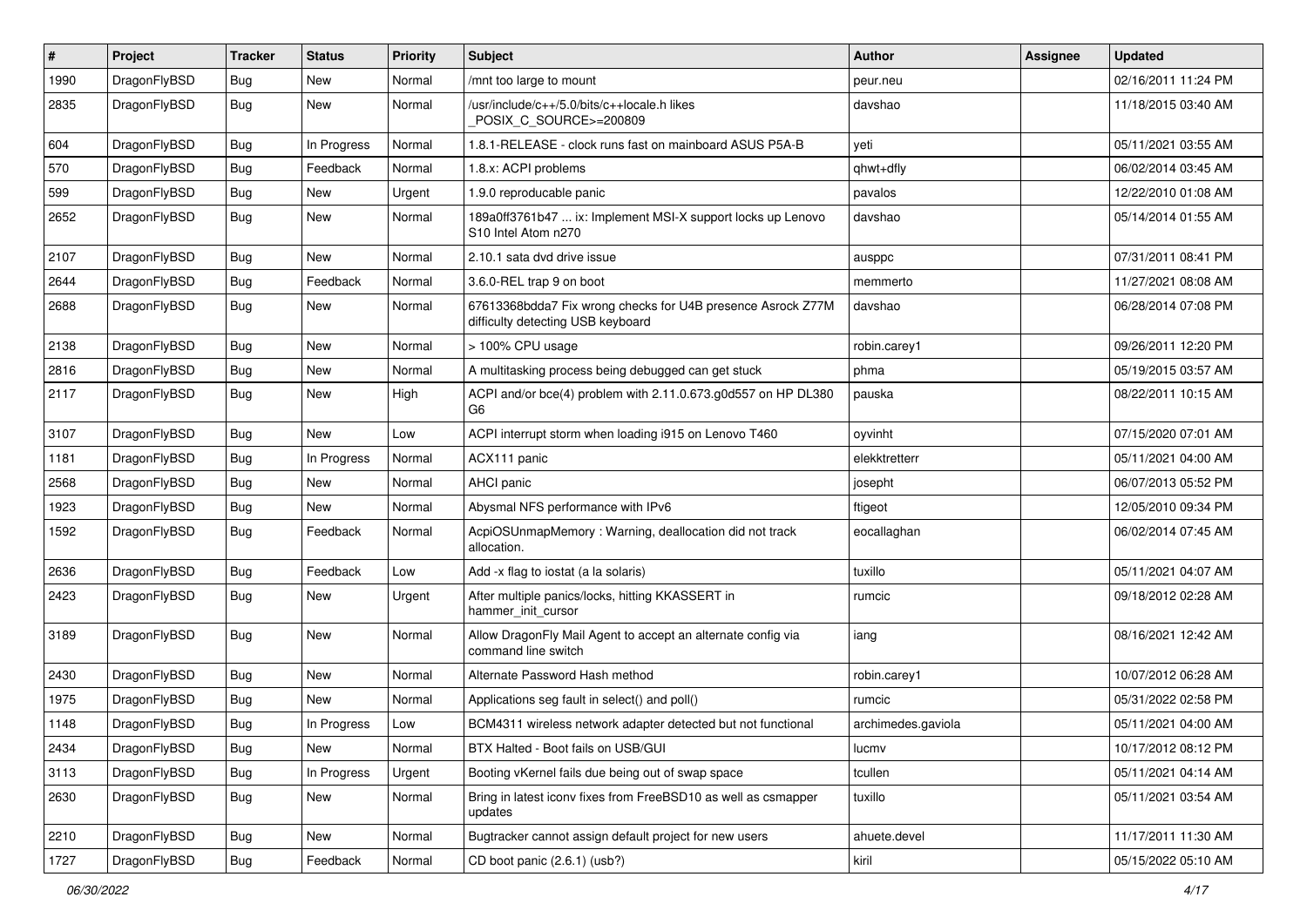| #    | Project      | <b>Tracker</b> | <b>Status</b> | <b>Priority</b> | Subject                                                                                                            | Author   | <b>Assignee</b> | <b>Updated</b>      |
|------|--------------|----------------|---------------|-----------------|--------------------------------------------------------------------------------------------------------------------|----------|-----------------|---------------------|
| 1786 | DragonFlyBSD | Bug            | <b>New</b>    | Normal          | Calling NULL function pointer initiates panic loop                                                                 | sjg      |                 | 10/11/2010 05:28 PM |
| 3313 | DragonFlyBSD | <b>Bug</b>     | New           | Normal          | Can't boot from my live USB at all. The kernel loading process<br>hangs.                                           | rempas   |                 | 06/03/2022 12:16 AM |
| 1961 | DragonFlyBSD | Bug            | <b>New</b>    | Normal          | Can't create dump from DDB                                                                                         | shamaz   |                 | 01/29/2011 09:02 PM |
| 2611 | DragonFlyBSD | <b>Bug</b>     | New           | Normal          | Change in IP address results in network not working                                                                | phma     |                 | 12/05/2013 07:55 PM |
| 3152 | DragonFlyBSD | <b>Bug</b>     | Feedback      | Normal          | Console's size in ttyv0 and single user mode is sticking to 80x25,<br>while ttyv1 can make use of the whole screen | overtime |                 | 02/24/2019 01:08 AM |
| 1916 | DragonFlyBSD | <b>Bug</b>     | New           | Normal          | Constant crashes on x86 64 with UFS                                                                                | lentferj |                 | 11/21/2010 07:40 PM |
| 3281 | DragonFlyBSD | Bug            | New           | Normal          | Crash after leaving unattended for a while                                                                         | bhaible  |                 | 07/10/2021 03:32 AM |
| 2444 | DragonFlyBSD | Bug            | <b>New</b>    | Normal          | Crash during Hammer overnight cleanup                                                                              | justin   |                 | 11/04/2012 07:58 AM |
| 3208 | DragonFlyBSD | <b>Bug</b>     | New           | Normal          | Crash related to nfsd                                                                                              | tse      |                 | 06/11/2020 05:52 AM |
| 2283 | DragonFlyBSD | Bug            | New           | Normal          | DFBSD DragonFly v2.13.0.957.g4f459 - pmap_release: page<br>should already be gone 0xc27120bc                       | tuxillo  |                 | 01/23/2012 03:03 AM |
| 1332 | DragonFlyBSD | Bug            | Feedback      | Normal          | DFBSD 2.2 - Booting usbcdrom/usbsticks on thinkpad hangs on<br>"BTX Halted"                                        | tuxillo  |                 | 05/11/2021 04:00 AM |
| 2078 | DragonFlyBSD | Bug            | New           | Normal          | DFBSD i386 v2.11.0.201.g3ed2f - Panic during installworld into a<br>vn0 device                                     | tuxillo  |                 | 05/19/2011 07:50 PM |
| 2084 | DragonFlyBSD | Bug            | <b>New</b>    | Normal          | DFBSD v2.11.0.242.g4d317 - panic: zone: entry not free                                                             | tuxillo  |                 | 07/03/2012 01:23 AM |
| 2129 | DragonFlyBSD | <b>Bug</b>     | <b>New</b>    | Normal          | DFBSD v2.11.0.661.gf9438 i386 - panic: lockmgr thrd_sleep                                                          | tuxillo  |                 | 09/05/2011 09:49 AM |
| 2166 | DragonFlyBSD | Bug            | New           | Normal          | DFBSD v2.13.0.109.g05b9d - Strange lockups                                                                         | tuxillo  |                 | 10/29/2011 11:20 AM |
| 2171 | DragonFlyBSD | Bug            | New           | Normal          | DFBSD v2.13.0.151.gdc8442 - panic: assertion "(*ptep &<br>$(PG_MANAGED PG_V)$ == PG_V"                             | tuxillo  |                 | 11/04/2011 05:06 PM |
| 1959 | DragonFlyBSD | Bug            | New           | Normal          | DFBSD v2.9.1.422.gc98f2 - Panic during boot - IPv6 and PF                                                          | tuxillo  |                 | 01/13/2011 03:37 AM |
| 2345 | DragonFlyBSD | <b>Bug</b>     | In Progress   | Normal          | DFBSD v3.1.0.457.gd679f - NFS panic on diskless station                                                            | tuxillo  |                 | 04/07/2012 05:22 PM |
| 2351 | DragonFlyBSD | Bug            | In Progress   | Normal          | DFBSD v3.1.0.579.g44ccf - Stuck during startup, random freezes                                                     | tuxillo  |                 | 04/24/2012 08:21 AM |
| 2498 | DragonFlyBSD | Bug            | New           | Normal          | DFBSD v3.2.2-RELEASE - LIST_FIRST(&bp->b_dep) == NULL"<br>failed in vfs_vmio_release                               | tuxillo  |                 | 05/31/2022 04:09 PM |
| 2495 | DragonFlyBSD | Bug            | New           | High            | DFBSD v3.3.0.960.g553fe7 - ocnt != 0" failed in<br>prop_object_release                                             | tuxillo  |                 | 05/31/2022 04:08 PM |
| 2499 | DragonFlyBSD | <b>Bug</b>     | In Progress   | Urgent          | DRAGONFLY 3 2 lockd not responding correctly                                                                       | Nerzhul  |                 | 01/22/2013 12:47 PM |
| 2595 | DragonFlyBSD | <b>Bug</b>     | New           | Normal          | DragonFly 3.4.3 crashes on SUN Blade X6250 with Qlogic ISP 2432 Turvamies<br>FC card                               |          |                 | 10/07/2013 11:53 AM |
| 2619 | DragonFlyBSD | <b>Bug</b>     | New           | Normal          | DragonFly 3.6 can't be installed on a 6TB volume                                                                   | ftigeot  |                 | 02/23/2014 11:55 PM |
| 3197 | DragonFlyBSD | Bug            | New           | Normal          | DragonFly upgrades                                                                                                 | tse      |                 | 04/18/2020 04:18 PM |
| 2556 | DragonFlyBSD | <b>Bug</b>     | Feedback      | Normal          | DragonFly v3.5.0.81.gd3479 - Process signal weirdness                                                              | tuxillo  |                 | 12/17/2013 03:48 PM |
| 3124 | DragonFlyBSD | <b>Bug</b>     | New           | High            | DragonFlyBSD 5.0.2 with Hammer2 with UEFI install doesn't boot                                                     | wiesl    |                 | 06/18/2019 05:07 AM |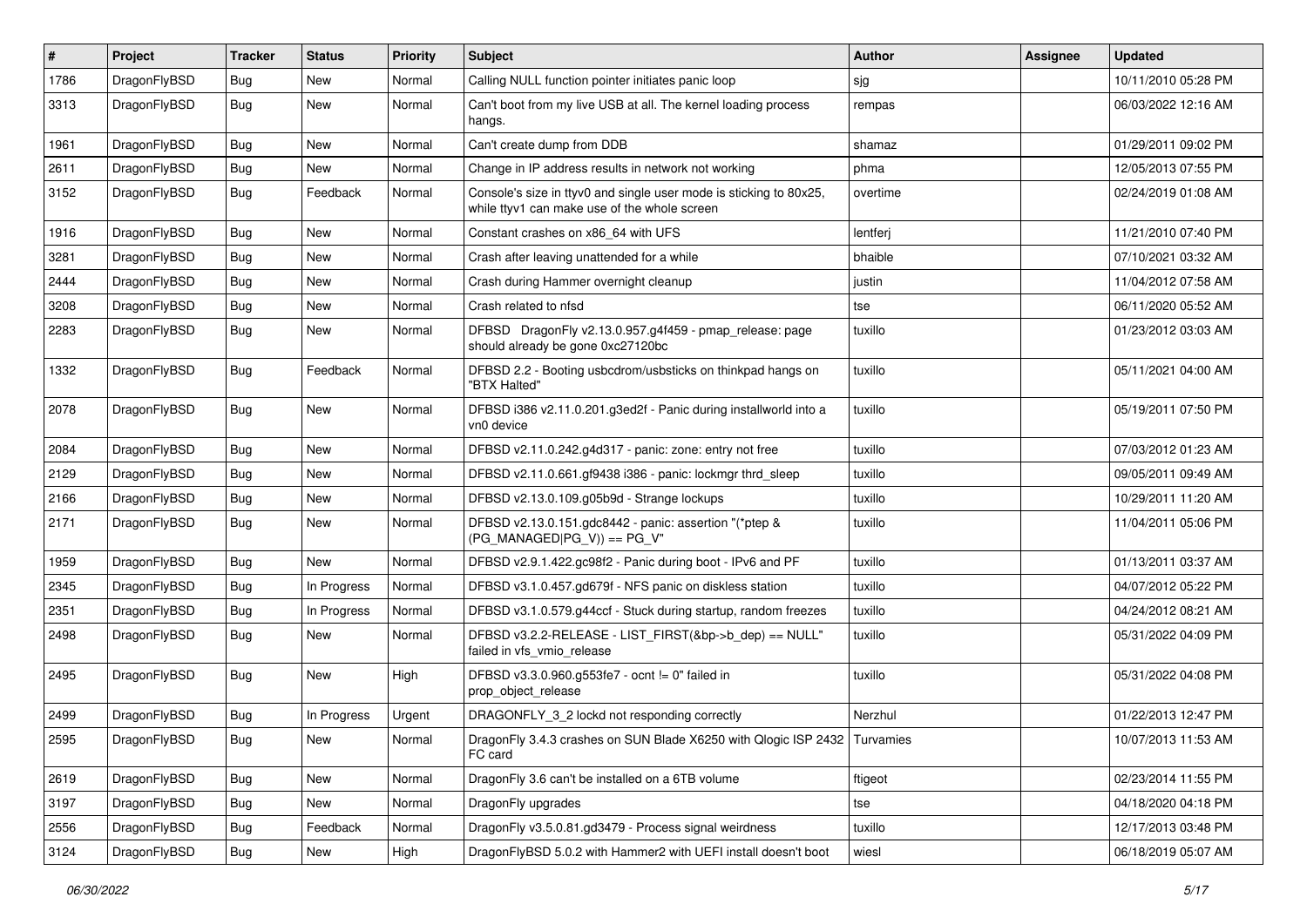| ∦    | <b>Project</b> | <b>Tracker</b> | <b>Status</b> | <b>Priority</b> | <b>Subject</b>                                                                                                       | <b>Author</b> | Assignee | <b>Updated</b>      |
|------|----------------|----------------|---------------|-----------------|----------------------------------------------------------------------------------------------------------------------|---------------|----------|---------------------|
| 3299 | DragonFlyBSD   | <b>Bug</b>     | In Progress   | Normal          | DragonFlyBSD reports utterly wrong uptime (most of the time, right<br>after booting in)                              | adrian        |          | 11/11/2021 01:43 PM |
| 1669 | DragonFlyBSD   | <b>Bug</b>     | In Progress   | Normal          | Drive wont open using button                                                                                         | elekktretterr |          | 02/29/2012 12:05 PM |
| 979  | DragonFlyBSD   | Bug            | Feedback      | Normal          | Failure-prone USB mass storage (SB600? msdosfs? CAM?)                                                                | floid         |          | 01/15/2015 08:38 AM |
| 2799 | DragonFlyBSD   | Bug            | <b>New</b>    | Normal          | Fatal trap 12 caused by moused(8) -p/dev/cual0                                                                       | opvalues      |          | 03/04/2015 11:01 PM |
| 2072 | DragonFlyBSD   | Bug            | <b>New</b>    | Normal          | Fatal trap 12: stopped at lwkt_send_ipiq3                                                                            | rumcic        |          | 05/17/2011 04:12 AM |
| 3266 | DragonFlyBSD   | Bug            | <b>New</b>    | High            | Filesystems broken due to "KKASSERT(count &<br>TOK COUNTMASK);"                                                      | tkusumi       |          | 03/15/2021 01:21 PM |
| 2638 | DragonFlyBSD   | <b>Bug</b>     | Feedback      | High            | Fix machdep.pmap_mmu_optimize                                                                                        | tuxillo       |          | 05/11/2021 04:07 AM |
| 1877 | DragonFlyBSD   | Bug            | <b>New</b>    | Normal          | Freeze during 1st hammer cleanup after new install                                                                   | elekktretterr |          | 05/15/2022 11:43 AM |
| 1947 | DragonFlyBSD   | Bug            | <b>New</b>    | Low             | GA-880GM-UD2H (rev. 1.3) AHCI fails to detect disks at the end of<br>the RAID controller                             | eocallaghan   |          | 11/27/2021 08:46 AM |
| 2674 | DragonFlyBSD   | Bug            | <b>New</b>    | Normal          | <b>GPT Support</b>                                                                                                   | ftigeot       |          | 12/28/2015 02:54 PM |
| 3301 | DragonFlyBSD   | Bug            | <b>New</b>    | Normal          | Gkrellm from the packages is not showing logged in users in main<br>window, logged in users always $== 0$            | adrian        |          | 01/08/2022 04:24 AM |
| 3047 | DragonFlyBSD   | <b>Bug</b>     | <b>New</b>    | Normal          | <b>HAMMER</b> critical write error                                                                                   | samuel        |          | 06/19/2019 09:50 AM |
| 1749 | DragonFlyBSD   | Bug            | In Progress   | Normal          | HAMMER fsstress panic in hammer flush inode core<br>'ip->flush_state != HAMMER_FST_FLUSH'                            | vsrinivas     |          | 05/11/2021 04:06 AM |
| 1744 | DragonFlyBSD   | <b>Bug</b>     | In Progress   | Normal          | HAMMER fsstress panic in hammer setup child callback                                                                 | vsrinivas     |          | 05/11/2021 04:05 AM |
| 2898 | DragonFlyBSD   | Bug            | <b>New</b>    | Normal          | <b>HAMMER</b> panic                                                                                                  | pavalos       |          | 11/03/2018 07:05 AM |
| 1717 | DragonFlyBSD   | <b>Bug</b>     | Feedback      | Normal          | HAMMER panic in hammer cursor down()                                                                                 | josepht1      |          | 05/11/2021 04:05 AM |
| 2647 | DragonFlyBSD   | Bug            | <b>New</b>    | Normal          | HAMMER panic on 3.6.0                                                                                                | tuxillo       |          | 05/11/2021 03:54 AM |
| 2863 | DragonFlyBSD   | Bug            | <b>New</b>    | Normal          | HAMMER synch tid is zero                                                                                             | shamaz        |          | 12/12/2015 11:24 PM |
| 2287 | DragonFlyBSD   | Bug            | <b>New</b>    | Normal          | HAMMER(ROOT) Illegal UNDO TAIL signature at<br>300000001967c000                                                      | y0n3t4n1      |          | 11/07/2018 01:22 AM |
| 3249 | DragonFlyBSD   | <b>Bug</b>     | <b>New</b>    | Normal          | HAMMER2 fsync(2) not working properly                                                                                | tkusumi       |          | 09/21/2020 07:07 AM |
| 3246 | DragonFlyBSD   | Bug            | <b>New</b>    | Normal          | HAMMER2 unable to handle ENOSPC properly                                                                             | tkusumi       |          | 09/04/2020 11:11 AM |
| 2803 | DragonFlyBSD   | Bug            | <b>New</b>    | Normal          | HAMMER: Warning: UNDO area too small!                                                                                | ftigeot       |          | 03/11/2015 03:42 PM |
| 2958 | DragonFlyBSD   | Bug            | Feedback      | Normal          | Hammer FS dies during pruning after massive write load                                                               | neilb         |          | 10/11/2016 04:20 AM |
| 2852 | DragonFlyBSD   | Bug            | New           | Normal          | Hammer File System - hangs on undo during system boot / mount -<br>will not recover on DragonFlyBSD newer than 3.6.0 | abale         |          | 05/11/2021 04:07 AM |
| 2347 | DragonFlyBSD   | Bug            | Feedback      | High            | Hammer PFSes destroy does not give back full space allocated to<br><b>PFS</b>                                        | sgeorge       |          | 07/19/2012 01:11 AM |
| 1907 | DragonFlyBSD   | Bug            | <b>New</b>    | Normal          | Hammer crash in hammer flusher flush()                                                                               | swildner      |          | 11/11/2010 05:07 AM |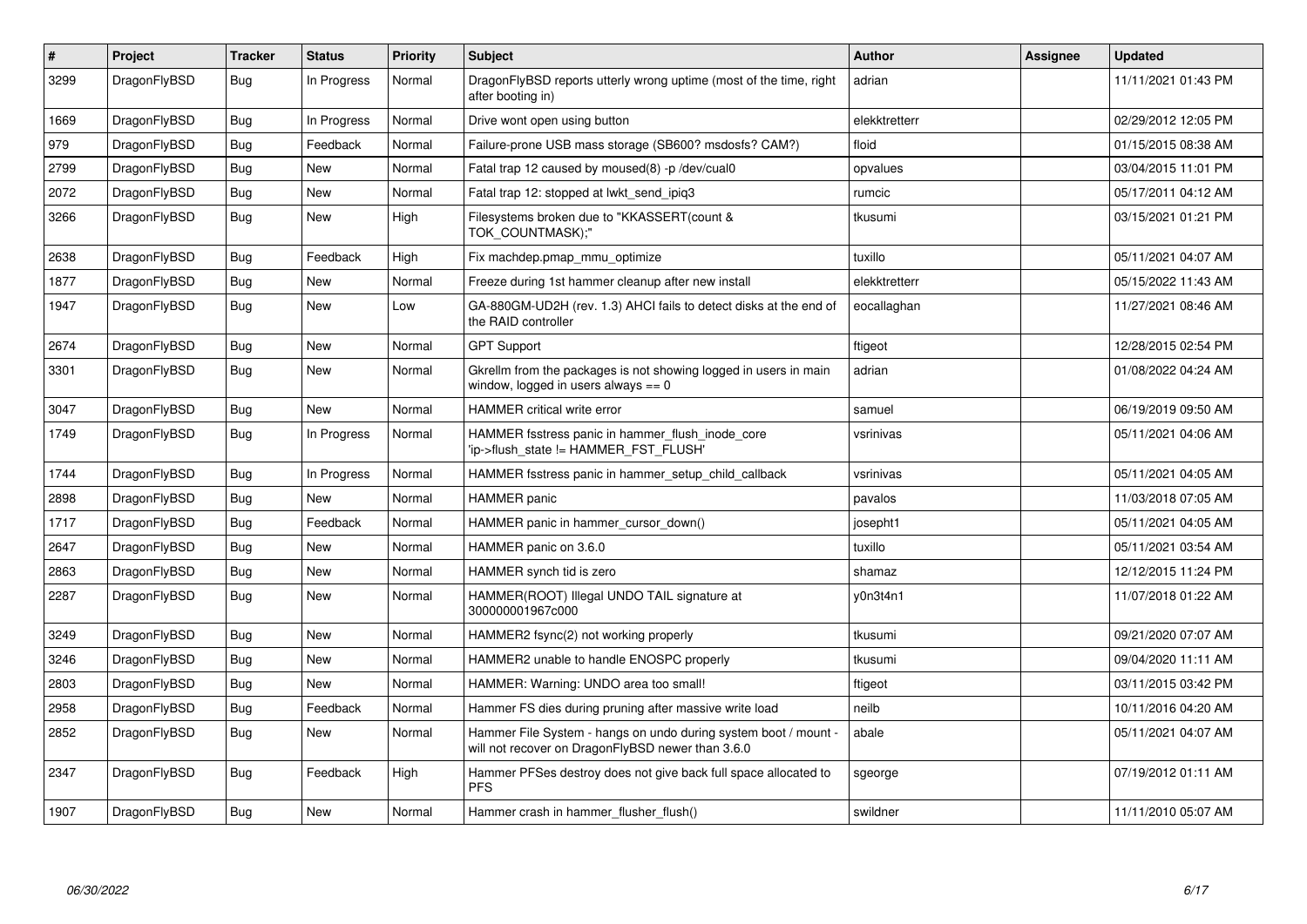| #    | Project      | <b>Tracker</b> | <b>Status</b> | <b>Priority</b> | Subject                                                                                                                                                     | <b>Author</b> | <b>Assignee</b> | <b>Updated</b>      |
|------|--------------|----------------|---------------|-----------------|-------------------------------------------------------------------------------------------------------------------------------------------------------------|---------------|-----------------|---------------------|
| 3194 | DragonFlyBSD | Bug            | New           | High            | Hammer kernel crash on mirror-stream of PFS after upgrade<br>(assertion "cursor->flags &<br>HAMMER_CURSOR_ITERATE_CHECK" failed in<br>hammer_btree_iterate) | Anonymous     |                 | 06/29/2019 01:32 PM |
| 2915 | DragonFlyBSD | <b>Bug</b>     | <b>New</b>    | High            | Hammer mirror-copy problem                                                                                                                                  | t dfbsd       |                 | 08/25/2016 05:28 AM |
| 1330 | DragonFlyBSD | <b>Bug</b>     | Feedback      | Normal          | Hammer, usb disk, SYNCHRONIZE CACHE failure                                                                                                                 | josepht       |                 | 06/02/2014 04:56 AM |
| 2738 | DragonFlyBSD | Bug            | New           | Normal          | Hammer: Strange behavior when trying to recover old version of<br>moved file                                                                                | roland        |                 | 11/20/2014 08:02 AM |
| 3215 | DragonFlyBSD | <b>Bug</b>     | <b>New</b>    | Normal          | Hang in tcdrain(3) after write(3)                                                                                                                           | noloader      |                 | 11/25/2019 03:08 PM |
| 1718 | DragonFlyBSD | <b>Bug</b>     | Feedback      | Normal          | IDE disk drive not detected by x86_64 2.6.1 Live CD                                                                                                         | bcox          |                 | 11/27/2021 08:25 AM |
| 1882 | DragonFlyBSD | <b>Bug</b>     | New           | Low             | Idea for handling new USB vendor/device codes                                                                                                               | bmk           |                 | 10/20/2010 12:15 PM |
| 2535 | DragonFlyBSD | <b>Bug</b>     | New           | Normal          | Imap processes apparentlt blocked on disk I/O                                                                                                               | ftigeot       |                 | 04/02/2013 09:31 AM |
| 1836 | DragonFlyBSD | <b>Bug</b>     | <b>New</b>    | Normal          | Incorrect TCP checksum show up in tcpdump                                                                                                                   | robgar1       |                 | 05/15/2022 11:22 AM |
| 1144 | DragonFlyBSD | <b>Bug</b>     | Feedback      | Normal          | Incorrect clock under KVM                                                                                                                                   | msylvan       |                 | 03/09/2013 01:17 PM |
| 2858 | DragonFlyBSD | <b>Bug</b>     | <b>New</b>    | Low             | Installer "Local or UTC" question should have "No" selected by<br>default.                                                                                  | cgag          |                 | 12/02/2015 01:18 PM |
| 2859 | DragonFlyBSD | <b>Bug</b>     | <b>New</b>    | Low             | Installer configuration menu always highlights "Select timezone", no<br>matter which step was last completed.                                               | cgag          |                 | 12/02/2015 01:54 PM |
| 3120 | DragonFlyBSD | <b>Bug</b>     | <b>New</b>    | Normal          | Intel AC 8260 firmware does not load                                                                                                                        | Vintodrimmer  |                 | 08/28/2018 03:30 AM |
| 2994 | DragonFlyBSD | <b>Bug</b>     | New           | Normal          | Intermittent boot hangs after git: hammer - HAMMER Version 7                                                                                                | davshao       |                 | 03/30/2017 02:06 PM |
| 1486 | DragonFlyBSD | <b>Bug</b>     | Feedback      | Normal          | Interrupt storm related to SATA DVD device                                                                                                                  | hasso         |                 | 05/11/2021 04:01 AM |
| 3269 | DragonFlyBSD | <b>Bug</b>     | In Progress   | Normal          | Is double-buffer'd buf still required by HAMMER2?                                                                                                           | tkusumi       |                 | 05/12/2021 04:09 PM |
| 3280 | DragonFlyBSD | <b>Bug</b>     | New           | Normal          | KMS console and i915(4) not working in 6.0                                                                                                                  | cmusser       |                 | 07/10/2021 03:35 AM |
| 2473 | DragonFlyBSD | <b>Bug</b>     | New           | Normal          | Kernel crash when trying to up the wpi0 device (Dfly<br>v3.3.0.758.g47388-DEVELOPMENT)                                                                      | tomaz         |                 | 02/24/2014 08:50 AM |
| 2250 | DragonFlyBSD | <b>Bug</b>     | <b>New</b>    | Normal          | Kernel panic                                                                                                                                                | adamk         |                 | 11/23/2018 01:10 AM |
| 3247 | DragonFlyBSD | <b>Bug</b>     | New           | Normal          | Kernel panic doing nothing much                                                                                                                             | phma          |                 | 09/12/2020 11:40 PM |
| 1594 | DragonFlyBSD | <b>Bug</b>     | New           | Normal          | Kernel panic during boot from Live CD on Dell E6400                                                                                                         | bodie         |                 | 05/11/2021 03:54 AM |
| 2891 | DragonFlyBSD | <b>Bug</b>     | <b>New</b>    | Normal          | Kernel panic in IEEE802.11 related code                                                                                                                     | shamaz        |                 | 05/29/2016 05:49 PM |
| 3235 | DragonFlyBSD | <b>Bug</b>     | New           | Normal          | Kernel panic in devfs vnops.c                                                                                                                               | mneumann      |                 | 04/28/2020 07:00 AM |
| 3224 | DragonFlyBSD | Bug            | <b>New</b>    | Normal          | Kernel panic when trying to ping6                                                                                                                           | zhtw          |                 | 03/08/2020 08:55 AM |
| 3129 | DragonFlyBSD | Bug            | New           | High            | Kernel panic with 5.2.0 on A2SDi-4C-HLN4F                                                                                                                   | stateless     |                 | 04/24/2018 12:50 AM |
| 2052 | DragonFlyBSD | <b>Bug</b>     | New           | Normal          | Kernel panic: CPU APIC ID out of range                                                                                                                      | Anonymous     |                 | 05/02/2011 11:06 AM |
| 2421 | DragonFlyBSD | <b>Bug</b>     | New           | High            | Kernel panic: vm fault: page 0xc0f70000 not busy!                                                                                                           | lentferj      |                 | 10/03/2012 08:16 AM |
| 3218 | DragonFlyBSD | <b>Bug</b>     | New           | Normal          | Kernel panics are not sent to comconsole when booted over EFI                                                                                               | mqudsi        |                 | 12/02/2019 08:52 PM |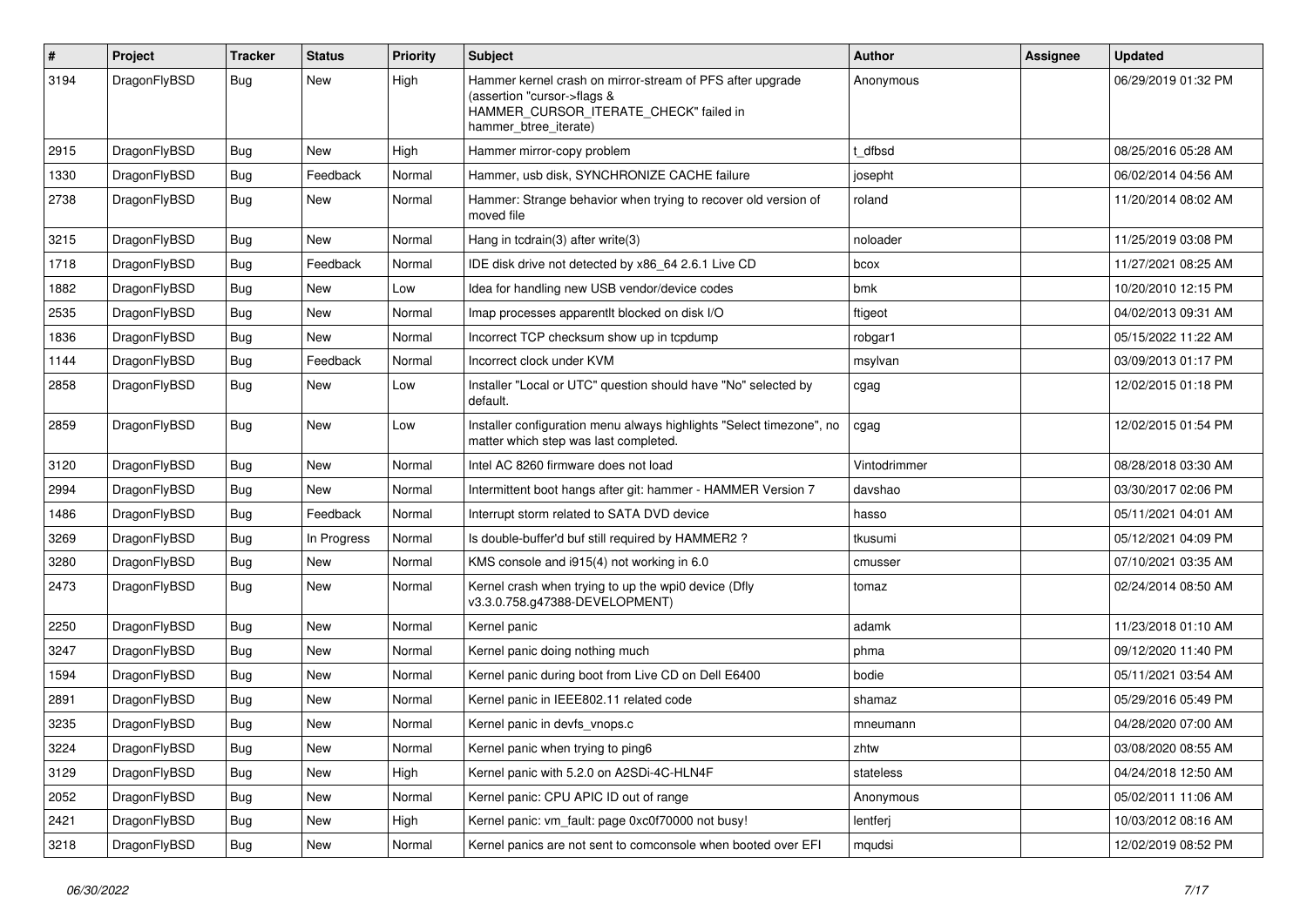| $\pmb{\#}$ | Project      | <b>Tracker</b> | <b>Status</b> | <b>Priority</b> | Subject                                                                                         | <b>Author</b> | Assignee | <b>Updated</b>      |
|------------|--------------|----------------|---------------|-----------------|-------------------------------------------------------------------------------------------------|---------------|----------|---------------------|
| 1899       | DragonFlyBSD | <b>Bug</b>     | <b>New</b>    | Normal          | Keyboard doesn't work                                                                           | fransm        |          | 05/15/2022 03:32 PM |
| 2004       | DragonFlyBSD | Bug            | <b>New</b>    | Normal          | LWKT_WAIT_IPIQ panic                                                                            | steve         |          | 03/08/2011 05:46 PM |
| 2396       | DragonFlyBSD | Bug            | Feedback      | High            | Latest 3.1 development version core dumps while destroying master<br><b>PFS</b>                 | sgeorge       |          | 01/23/2013 04:10 PM |
| 2414       | DragonFlyBSD | <b>Bug</b>     | In Progress   | Normal          | Lenovo S10 acpi freeze (not new)                                                                | davshao       |          | 05/11/2021 04:13 AM |
| 1591       | DragonFlyBSD | Bug            | Feedback      | Normal          | Lenovo X301 hangs with AHCI Driver CMD TIMEOUT<br>STS=d0 <bsy></bsy>                            | eocallaghan   |          | 05/11/2021 04:05 AM |
| 1502       | DragonFlyBSD | <b>Bug</b>     | In Progress   | Normal          | Lock while deleting files from nohistory HAMMER directories                                     | hasso         |          | 03/10/2013 04:28 AM |
| 3165       | DragonFlyBSD | Bug            | New           | Normal          | Looping at boot time                                                                            | gop           |          | 12/28/2018 01:04 PM |
| 1456       | DragonFlyBSD | Bug            | Feedback      | Normal          | Microsoft wireless desktop problems                                                             | elekktretterr |          | 01/15/2015 08:34 AM |
| 2887       | DragonFlyBSD | Bug            | New           | Low             | Missing extattr_namespace_to_string and<br>extattr_string_to_namespace functions                | rubenk        |          | 02/06/2016 05:09 AM |
| 1463       | DragonFlyBSD | Bug            | <b>New</b>    | Normal          | Mountroot before drives are initialized                                                         | elekktretterr |          | 12/07/2010 01:30 PM |
| 3111       | DragonFlyBSD | Bug            | In Progress   | High            | Mouse lags every second heavily under X11                                                       | mneumann      |          | 12/12/2017 09:46 PM |
| 1695       | DragonFlyBSD | Bug            | <b>New</b>    | Normal          | NFS-related system breakdown                                                                    | Anonymous     |          | 04/10/2014 12:35 AM |
| 3310       | DragonFlyBSD | Bug            | In Progress   | Normal          | NVMM+QEMU fail to boot with UEFI: Mem Assist Failed<br>[gpa=0xfffffff0]                         | liweitianux   |          | 01/11/2022 03:22 PM |
| 3317       | DragonFlyBSD | Bug            | In Progress   | Normal          | Network vtnet0 not working on Hetzner cloud                                                     | mneumann      |          | 06/18/2022 03:55 AM |
| 1774       | DragonFlyBSD | <b>Bug</b>     | New           | Normal          | New IP header cleanup branch available for testing                                              | dillon        |          | 05/15/2022 10:59 AM |
| 2051       | DragonFlyBSD | <b>Bug</b>     | <b>New</b>    | Normal          | No ipv6 lan route entry created on 2.10                                                         | ftigeot       |          | 04/21/2011 10:37 AM |
| 2161       | DragonFlyBSD | <b>Bug</b>     | New           | Normal          | Outdated xorg.conf file gets installed into etc and screws up mouse                             | eocallaghan   |          | 10/27/2011 01:51 PM |
| 3101       | DragonFlyBSD | <b>Bug</b>     | New           | Low             | PFI CGI install not working in dragonflybsd 5.0.1 USB install                                   | bnegre82      |          | 05/11/2021 04:14 AM |
| 3199       | DragonFlyBSD | Bug            | New           | Normal          | PFS label not found panic                                                                       | tse           |          | 08/21/2019 03:51 AM |
| 1580       | DragonFlyBSD | Bug            | Feedback      | Normal          | Panic (Fatal trap 12: page fault while in kernel mode) while playing<br>with pf and netif names | rumcic        |          | 12/21/2018 01:21 AM |
| 2812       | DragonFlyBSD | Bug            | New           | Normal          | Panic on Intel DE3815TYKHE                                                                      | tmorp         |          | 05/14/2015 03:14 PM |
| 2071       | DragonFlyBSD | Bug            | New           | High            | Panic on assertion: (int)(flg->seq - seq) > 0 in hammer_flusher_flush<br>after inode error      | vsrinivas     |          | 06/12/2011 07:59 AM |
| 2081       | DragonFlyBSD | <b>Bug</b>     | Feedback      | Normal          | Panic on device "detach" / "failure"                                                            | vsrinivas     |          | 02/29/2012 07:11 AM |
| 1939       | DragonFlyBSD | Bug            | New           | Normal          | Panic on nightly build and stress test box                                                      | lentferj      |          | 12/18/2010 08:41 AM |
| 1250       | DragonFlyBSD | Bug            | Feedback      | Normal          | Panic upon plugging an USB flash drive into the machine                                         | rumcic        |          | 03/10/2013 05:17 AM |
| 1873       | DragonFlyBSD | <b>Bug</b>     | New           | Normal          | Panic upon usb mouse detach and reattaching                                                     | rumcic        |          | 02/01/2011 09:53 AM |
| 2641       | DragonFlyBSD | <b>Bug</b>     | New           | Normal          | Panic when loading natapci as module                                                            | tuxillo       |          | 05/11/2021 03:54 AM |
| 1860       | DragonFlyBSD | Bug            | Feedback      | Normal          | Panic while creating UFS fs on vn(4) for initrd                                                 | matthias      |          | 02/29/2012 07:16 AM |
| 884        | DragonFlyBSD | Bug            | In Progress   | High            | Performance/memory problems under filesystem IO load                                            | hasso         |          | 05/11/2021 03:50 AM |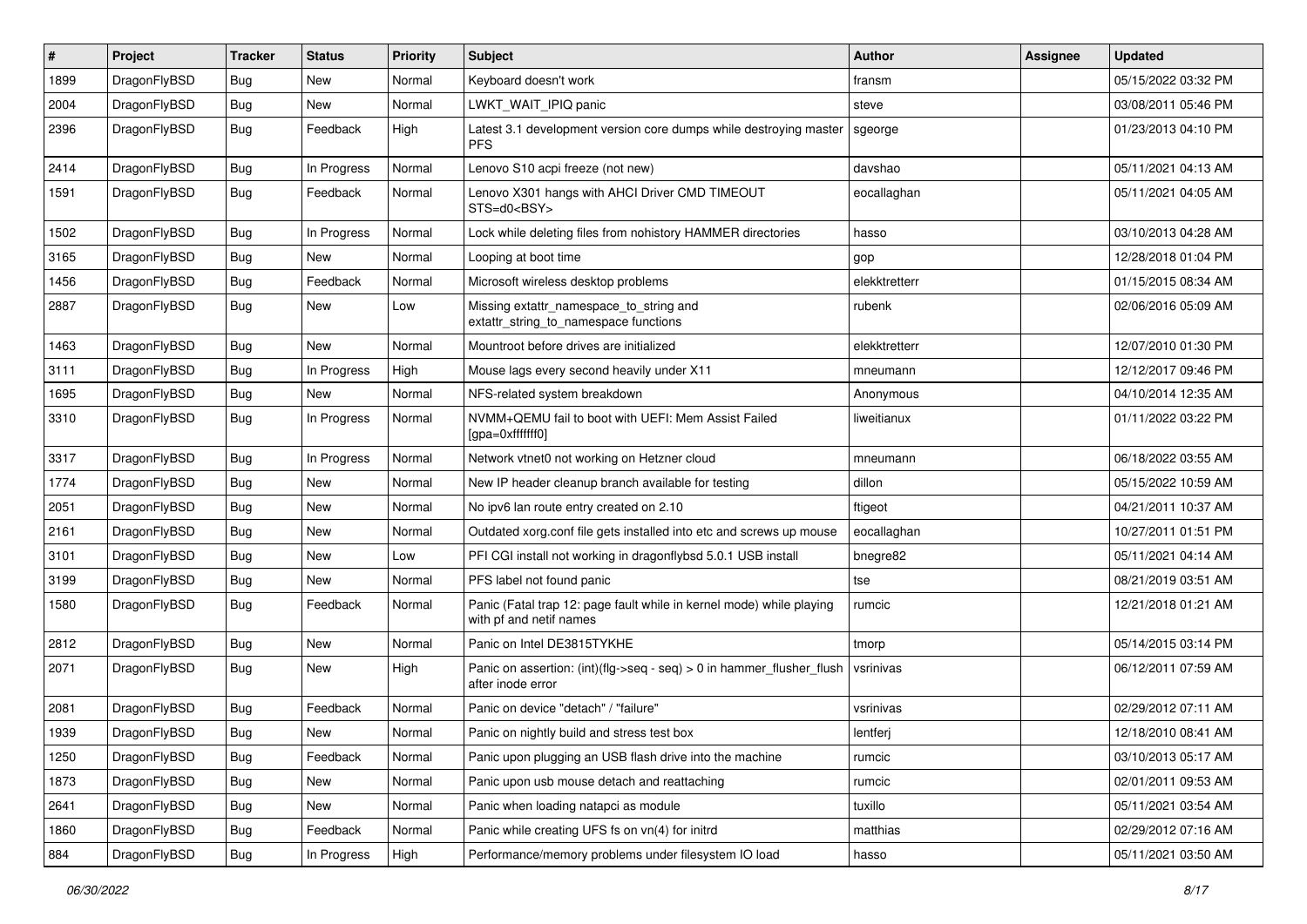| $\pmb{\#}$ | Project      | <b>Tracker</b> | <b>Status</b> | <b>Priority</b> | Subject                                                                                    | <b>Author</b>   | <b>Assignee</b> | <b>Updated</b>      |
|------------|--------------|----------------|---------------|-----------------|--------------------------------------------------------------------------------------------|-----------------|-----------------|---------------------|
| 2020       | DragonFlyBSD | Bug            | New           | Low             | Port brcm80211 driver from Linux to DragonFly BSD                                          | studer          |                 | 03/05/2011 10:54 PM |
| 2617       | DragonFlyBSD | Bug            | Feedback      | Normal          | Possible issue with wireless mouse on 3.6 release                                          | FilippoMo       |                 | 01/14/2015 03:42 PM |
| 1668       | DragonFlyBSD | Bug            | Feedback      | Normal          | Power button not working                                                                   | elekktretterr   |                 | 03/10/2013 06:22 AM |
| 3117       | DragonFlyBSD | Bug            | New           | Normal          | Problem with colours if "intel" video-driver used                                          | dpostolov       |                 | 01/07/2018 11:35 PM |
| 2881       | DragonFlyBSD | Bug            | <b>New</b>    | Normal          | Pulseaudio hangs/resets system when starting X11                                           | mneumann        |                 | 01/09/2016 03:08 AM |
| 3134       | DragonFlyBSD | Bug            | New           | Normal          | RFC 3021 (/31 networks) appear to be unsupported                                           | jailbird        |                 | 05/16/2018 11:03 PM |
| 2288       | DragonFlyBSD | Bug            | Feedback      | Normal          | Random IO performance loss introduced since January 1st                                    | lentferj        |                 | 01/23/2013 04:21 PM |
| 2509       | DragonFlyBSD | Bug            | New           | Normal          | Redefinition of DIRBLKSIZ in restore(8)                                                    | swildner        |                 | 06/04/2022 04:40 AM |
| 2629       | DragonFlyBSD | Bug            | <b>New</b>    | Normal          | Replace gcc44 with llvm34, clang34, and libc++                                             | tuxillo         |                 | 06/02/2014 02:30 PM |
| 3298       | DragonFlyBSD | <b>Bug</b>     | <b>New</b>    | Normal          | Running "w" and having logged in via XDM through VNC, "w" prints<br>an extra error message | piecuch         |                 | 10/25/2021 09:16 AM |
| 3029       | DragonFlyBSD | Bug            | <b>New</b>    | Normal          | Running DflyBSD 4.8 on FreeBSD bhyve as a guest                                            | iron            |                 | 05/13/2022 04:33 AM |
| 3300       | DragonFlyBSD | Bug            | New           | Normal          | Running Xvnc from TigerVNC package through the INETD daemon<br>in TCP WAIT mode fails hard | adrian          |                 | 01/08/2022 04:25 AM |
| 2095       | DragonFlyBSD | Bug            | <b>New</b>    | Low             | Running installer post-install: Unsupported DFUI transport "                               | greenrd         |                 | 06/26/2011 09:20 AM |
| 2587       | DragonFlyBSD | Bug            | <b>New</b>    | Normal          | SATA DVD writer not detected by DragonFly                                                  | srussell        |                 | 09/04/2020 08:55 AM |
| 1194       | DragonFlyBSD | Bug            | New           | Normal          | SCSI errors while trying to copy photos from my camera                                     | elekktretterr   |                 | 01/14/2015 04:39 PM |
| 3243       | DragonFlyBSD | Bug            | <b>New</b>    | Normal          | SMART status not reported properly for SSD disks                                           | daftaupe        |                 | 09/09/2020 11:03 PM |
| 2731       | DragonFlyBSD | Bug            | In Progress   | Normal          | Screen full of random colors when starting Xorg with Intel Haswell<br>HD Graphics P4600    | jkatzmaier      |                 | 11/12/2014 04:08 PM |
| 3278       | DragonFlyBSD | <b>Bug</b>     | New           | Normal          | Second screen image is distorted                                                           | arcade@b1t.name |                 | 07/10/2021 03:36 AM |
| 2094       | DragonFlyBSD | Bug            | New           | Normal          | Segfault when gdb printing backtrace from core dump                                        | greenrd         |                 | 06/25/2011 04:14 PM |
| 1313       | DragonFlyBSD | Bug            | New           | Low             | Signal code in kernel needs major overhaul (signal queues,<br>si_code, si_addr)            | hasso           |                 | 05/11/2021 04:00 AM |
| 1336       | DragonFlyBSD | Bug            | In Progress   | Normal          | Still looking for reports of missed directory entries w/ HAMMER                            | dillon          |                 | 05/11/2021 04:00 AM |
| 2529       | DragonFlyBSD | Bug            | New           | Low             | Sundance network adapter is not detected and attached                                      | kworr           |                 | 03/25/2013 02:29 AM |
| 1884       | DragonFlyBSD | Bug            | New           | Normal          | System completely freezes while listening music (devbuf: malloc<br>limit exceeded)         | shamaz          |                 | 01/24/2011 05:00 PM |
| 2308       | DragonFlyBSD | Bug            | New           | Normal          | System freeze when unloading snd_hda                                                       | jaydg           |                 | 02/19/2012 07:15 AM |
| 3157       | DragonFlyBSD | Bug            | New           | Normal          | TP-Link UE300 not working in 5.2-RELEASE                                                   | tuxillo         |                 | 11/15/2018 02:08 PM |
| 2820       | DragonFlyBSD | Bug            | New           | Normal          | TP-Link USB Wi-Fi adapter cannot be reattached to the system                               | shamaz          |                 | 05/22/2015 09:45 PM |
| 1982       | DragonFlyBSD | <b>Bug</b>     | New           | Low             | There is no linuxulator on x86-64                                                          | herrgard        |                 | 05/31/2022 02:25 PM |
| 2371       | DragonFlyBSD | <b>Bug</b>     | New           | Normal          | Timezone problem with America/Sao_Paulo                                                    | raitech         |                 | 05/17/2012 01:42 PM |
| 2153       | DragonFlyBSD | Bug            | New           | Normal          | Too many unuseful warnings at boot                                                         | juanfra684      |                 | 10/18/2011 10:16 PM |
| 3311       | DragonFlyBSD | Bug            | New           | Low             | TrueCrypt support may cause kernel crash                                                   | arcade@b1t.name |                 | 04/29/2022 06:19 AM |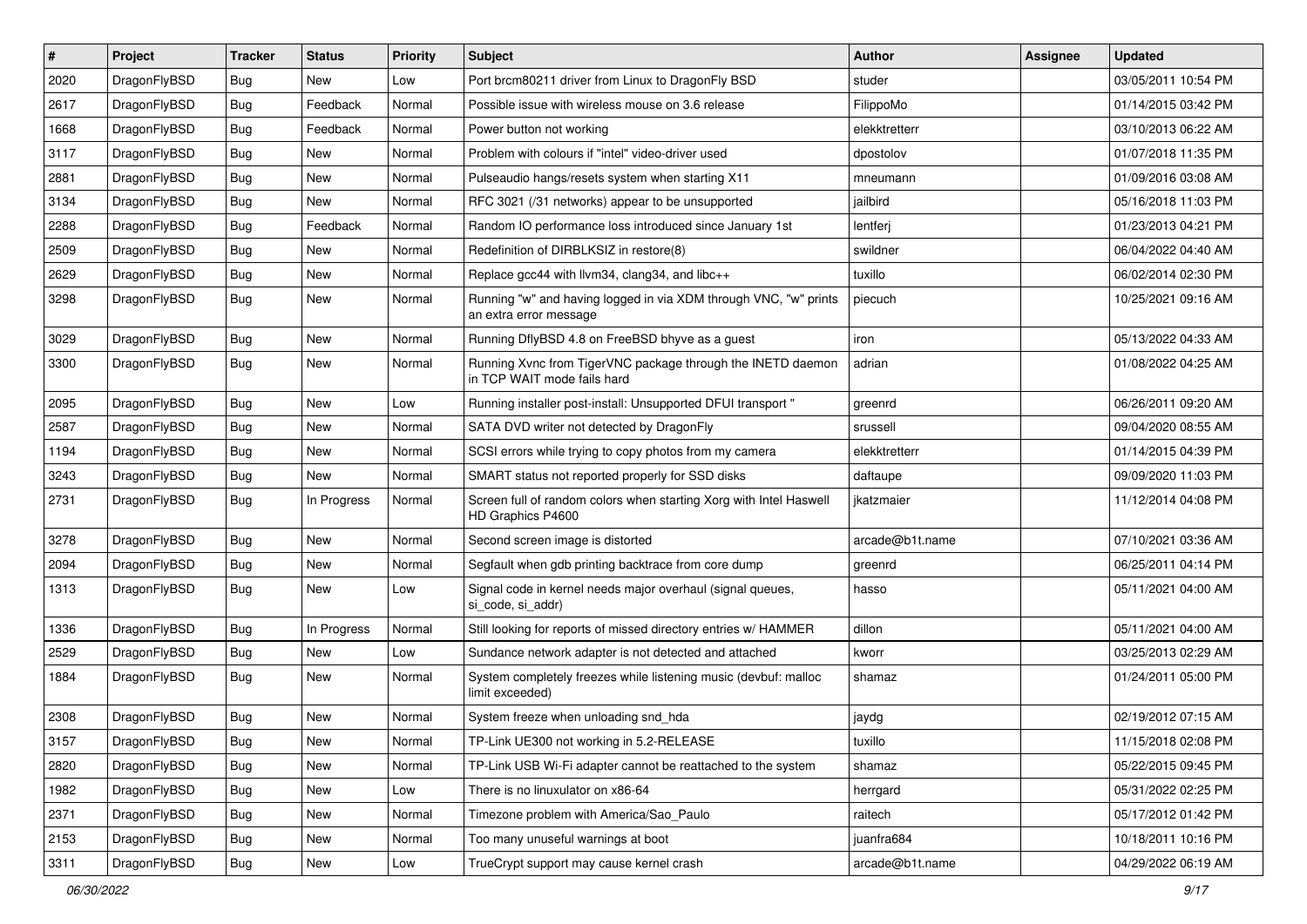| $\sharp$ | Project      | <b>Tracker</b> | <b>Status</b> | <b>Priority</b> | Subject                                                                                                   | <b>Author</b>   | Assignee | <b>Updated</b>      |
|----------|--------------|----------------|---------------|-----------------|-----------------------------------------------------------------------------------------------------------|-----------------|----------|---------------------|
| 1613     | DragonFlyBSD | <b>Bug</b>     | Feedback      | Normal          | USB Keyboard not working on master                                                                        | elekktretterr   |          | 05/11/2021 04:05 AM |
| 3139     | DragonFlyBSD | Bug            | New           | Normal          | USB Mouse Does Not Work in DragonflyBSD guest on VirtualBox                                               | chiguy1256      |          | 06/24/2018 10:14 PM |
| 2802     | DragonFlyBSD | <b>Bug</b>     | New           | Normal          | USB Wifi urtwn0 crash from cd boot                                                                        | opvalues        |          | 03/10/2015 01:07 AM |
| 846      | DragonFlyBSD | <b>Bug</b>     | Feedback      | Normal          | USB bugs:usb mouse can't used!                                                                            | frankning       |          | 01/15/2015 08:36 AM |
| 2077     | DragonFlyBSD | Bug            | New           | Normal          | USB devices conflicting                                                                                   | srussell        |          | 05/17/2011 05:12 PM |
| 2061     | DragonFlyBSD | <b>Bug</b>     | <b>New</b>    | Normal          | USB keyboard boot panic                                                                                   | sjg             |          | 05/04/2012 12:20 AM |
| 2675     | DragonFlyBSD | <b>Bug</b>     | New           | Low             | Ultimate N WiFi Link 5300 get iwn_intr: fatal firmware error on 5GHz                                      | revuwa          |          | 05/11/2021 04:07 AM |
| 1454     | DragonFlyBSD | <b>Bug</b>     | Feedback      | Normal          | Unable to boot from external USB DVD drive                                                                | elekktretterr   |          | 05/11/2021 04:01 AM |
| 1560     | DragonFlyBSD | <b>Bug</b>     | Feedback      | Normal          | Unable to modify partition table on ThinkPad T61p during install                                          | rehsack         |          | 01/15/2015 08:57 AM |
| 2316     | DragonFlyBSD | Bug            | New           | Normal          | Ungraceful invalid password handling for adding a new user in the<br>installer                            | rune            |          | 04/27/2012 11:23 PM |
| 2622     | DragonFlyBSD | Bug            | New           | Normal          | VAIO FIT15E fn keys support                                                                               | nonsolosoft     |          | 12/31/2013 01:31 AM |
| 2631     | DragonFlyBSD | Bug            | In Progress   | Low             | Verify library versioning current with full package build and switch it<br>on (after publishing packages) | tuxillo         |          | 05/11/2021 04:06 AM |
| 2125     | DragonFlyBSD | Bug            | New           | Normal          | Weird garbage in dmesg                                                                                    | herrgard        |          | 08/30/2011 08:04 PM |
| 3302     | DragonFlyBSD | <b>Bug</b>     | New           | Normal          | Will not boot on System76 Lemur Pro (lemp10)                                                              | piecuch         |          | 11/03/2021 10:21 AM |
| 2360     | DragonFlyBSD | <b>Bug</b>     | In Progress   | Normal          | Wishlist: virtio driver import                                                                            | vsrinivas       |          | 06/04/2022 04:16 AM |
| 3284     | DragonFlyBSD | Bug            | <b>New</b>    | Normal          | Wrong towlower() result for U+038A                                                                        | bhaible         |          | 07/10/2021 03:34 AM |
| 2808     | DragonFlyBSD | Bug            | New           | Normal          | X freeze by switching between X and VT - results in black screen                                          | lukesky333      |          | 05/11/2021 03:55 AM |
| 2311     | DragonFlyBSD | <b>Bug</b>     | New           | Normal          | Xorg crash having something to do with drm                                                                | phma            |          | 02/22/2012 09:59 AM |
| 3226     | DragonFlyBSD | <b>Bug</b>     | New           | Normal          | Xorg freezes in vm: thread stuck in "objtrm1"                                                             | peeter          |          | 04/08/2020 02:10 AM |
| 2878     | DragonFlyBSD | Bug            | New           | Low             | [fix] CCVER problem when using clang and cpu extensions<br>(intrinsics)                                   | arcade@b1t.name |          | 06/24/2016 04:25 AM |
| 2115     | DragonFlyBSD | Bug            | New           | Normal          | [msk] system freeze after receive some paquet                                                             | bsdsx           |          | 08/22/2011 10:22 AM |
| 2306     | DragonFlyBSD | Bug            | New           | Normal          | a crash starts the kernel debugger in text mode, but just reboots in X                                    | phma            |          | 02/11/2012 08:02 PM |
| 1521     | DragonFlyBSD | Bug            | Feedback      | Normal          | amd64 2.4 livecd won't mount root at boot                                                                 | bolapara        |          | 01/28/2018 03:45 AM |
| 2459     | DragonFlyBSD | Bug            | Feedback      | Normal          | apic problems with HP Probook 4510s                                                                       | thowe           |          | 11/27/2021 08:22 AM |
| 3143     | DragonFlyBSD | Bug            | New           | Normal          | assertion "0" failed in hammer2_inode_xop_chain_sync                                                      | cbin            |          | 07/18/2018 12:50 PM |
| 1246     | DragonFlyBSD | Bug            | <b>New</b>    | Normal          | bad resolution (monitor desync) with livedvd                                                              | Przem0l         |          | 02/18/2014 06:29 AM |
| 1525     | DragonFlyBSD | <b>Bug</b>     | <b>New</b>    | Normal          | boehm-gc problems                                                                                         | hasso           |          | 10/13/2012 07:13 PM |
| 806      | DragonFlyBSD | <b>Bug</b>     | Feedback      | Normal          | boot error on MacBook                                                                                     | tralamazza      |          | 06/04/2022 05:28 AM |
| 2680     | DragonFlyBSD | <b>Bug</b>     | New           | Low             | boot0cfg update makes box unbootable                                                                      | herrgard        |          | 06/10/2014 06:02 AM |
| 3006     | DragonFlyBSD | <b>Bug</b>     | New           | Normal          | boot0cfg: panic in kern udev.c in function udev dict set cstr when MichiGreat<br>installing in VirtualBox |                 |          | 04/01/2017 02:22 PM |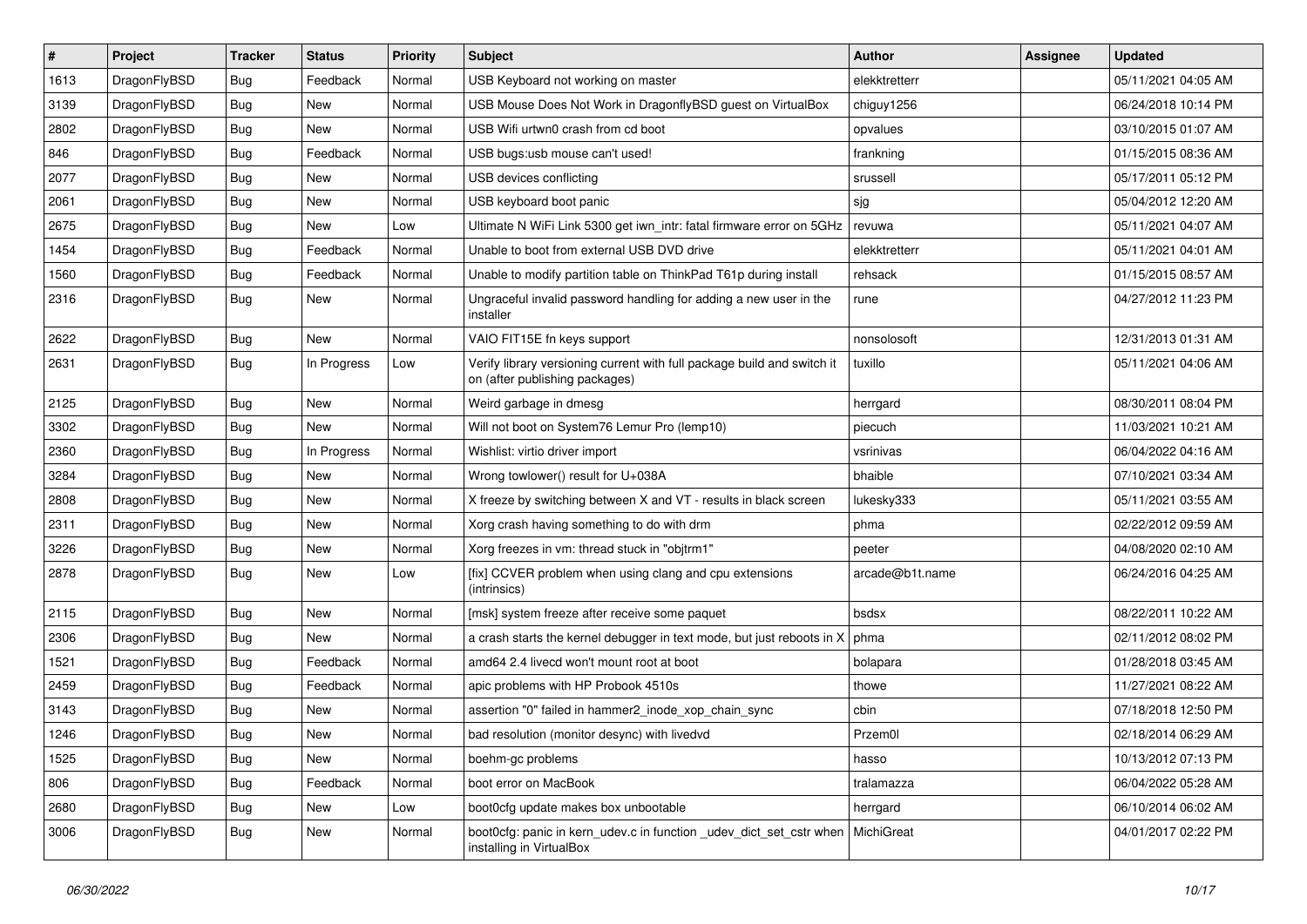| $\sharp$ | Project      | <b>Tracker</b> | <b>Status</b> | <b>Priority</b> | Subject                                                                                        | <b>Author</b>   | <b>Assignee</b> | <b>Updated</b>      |
|----------|--------------|----------------|---------------|-----------------|------------------------------------------------------------------------------------------------|-----------------|-----------------|---------------------|
| 2882     | DragonFlyBSD | Bug            | <b>New</b>    | Low             | bridge sends packets from individual interfaces                                                | arcade@b1t.name |                 | 01/09/2016 12:43 PM |
| 2531     | DragonFlyBSD | <b>Bug</b>     | <b>New</b>    | Normal          | camcontrol fails to disable APM                                                                | m.lombardi85    |                 | 03/23/2013 12:28 PM |
| 2924     | DragonFlyBSD | Bug            | New           | Normal          | cat -v fails to tag characters in extended table with M- prefix with<br>some locales           | sevan           |                 | 07/11/2016 07:18 AM |
| 1618     | DragonFlyBSD | Bug            | Feedback      | Normal          | collision for 'struct pmap' when using RPC and <sys user.h=""></sys>                           | carenas         |                 | 05/11/2021 04:05 AM |
| 3240     | DragonFlyBSD | Bug            | <b>New</b>    | High            | compile error because of openssl with /usr/dports/security/rhash for<br>mysql 8 install        | UlasSAYGIN      |                 | 06/04/2020 08:05 AM |
| 2389     | DragonFlyBSD | Bug            | New           | Normal          | computer crashed while listing processes                                                       | phma            |                 | 06/18/2012 02:49 PM |
| 2712     | DragonFlyBSD | Bug            | New           | Normal          | connect(2) returns EINVAL when retrying after ECONNREFUSED                                     | jorisgio        |                 | 08/14/2014 05:31 PM |
| 2621     | DragonFlyBSD | Bug            | <b>New</b>    | Normal          | core dump using cdrom                                                                          | nonsolosoft     |                 | 12/27/2013 12:43 AM |
| 3110     | DragonFlyBSD | Bug            | New           | Normal          | crash with ipfw3 under load                                                                    | bnegre82        |                 | 12/09/2017 06:22 AM |
| 2547     | DragonFlyBSD | Bug            | <b>New</b>    | High            | crashed while doing a dry run of pkg rolling-replace                                           | phma            |                 | 04/18/2013 10:40 PM |
| 2319     | DragonFlyBSD | Bug            | New           | Normal          | crypt/passwd forward compat                                                                    | c.turner1       |                 | 02/28/2012 12:39 PM |
| 2569     | DragonFlyBSD | Bug            | <b>New</b>    | Normal          | ctime NFS                                                                                      | ferney          |                 | 08/11/2013 04:35 AM |
| 3116     | DragonFlyBSD | <b>Bug</b>     | New           | Normal          | da0 detects on very big volume if to _remove_usb install stick and<br>reboot on Intel NUC5PPYH | dpostolov       |                 | 01/07/2018 09:40 PM |
| 2917     | DragonFlyBSD | Bug            | New           | Normal          | da8: reading primary partition table: error accessing offset<br>000000000000 for 512           | liweitianux     |                 | 05/11/2021 08:43 PM |
| 2604     | DragonFlyBSD | Bug            | <b>New</b>    | Normal          | dell laptop does not boot with LATEST                                                          | isenmann        |                 | 11/20/2013 02:07 AM |
| 2082     | DragonFlyBSD | Bug            | New           | Normal          | dfbsd 2.10.1 amd64 - mc port build error with 'bmake bin-install'                              | sun-doctor      |                 | 05/25/2011 07:18 PM |
| 3141     | DragonFlyBSD | <b>Bug</b>     | New           | Normal          | dhclient blocks boot process                                                                   | rowo            |                 | 12/16/2018 11:01 AM |
| 1951     | DragonFlyBSD | Bug            | <b>New</b>    | Normal          | dma_timeouts at phyaddr on a good hdd                                                          | peur.neu        |                 | 01/04/2011 07:12 AM |
| 2886     | DragonFlyBSD | Bug            | New           | Normal          | dragonfly mail agent: sending a testmail causes high system load                               | worf            |                 | 02/05/2016 05:53 AM |
| 3011     | DragonFlyBSD | Bug            | In Progress   | Normal          | dragonfly/sys/dev/netif/re/re.c: suspicious code?                                              | dcb             |                 | 07/29/2017 01:26 AM |
| 2806     | DragonFlyBSD | <b>Bug</b>     | New           | Normal          | failed to configure a link-local address on ath0 (errno = $22$ )                               | Chingyuan       |                 | 05/25/2021 01:00 AM |
| 331      | DragonFlyBSD | Bug            | In Progress   | Normal          | ftpsesame (aka Bridging S01E03)                                                                | bastyaelvtars   |                 | 03/09/2013 12:28 PM |
| 3222     | DragonFlyBSD | <b>Bug</b>     | <b>New</b>    | Normal          | gcc - undefined reference to '__atomic_load' (missing libatomic?)                              | mneumann        |                 | 02/08/2020 02:45 AM |
| 2282     | DragonFlyBSD | <b>Bug</b>     | In Progress   | Normal          | gdb segfaults with certain corefiles                                                           | tuxillo         |                 | 01/18/2012 04:40 PM |
| 2124     | DragonFlyBSD | <b>Bug</b>     | <b>New</b>    | Normal          | getty repeating too quickly on port /dev/ttyv0                                                 | sgeorge.ml      |                 | 09/01/2011 04:28 AM |
| 1943     | DragonFlyBSD | <b>Bug</b>     | New           | Normal          | hammer assertion panic                                                                         | peter           |                 | 12/27/2010 12:45 AM |
| 2526     | DragonFlyBSD | <b>Bug</b>     | <b>New</b>    | Normal          | hammer cleanup doesn't run on first day of DST                                                 | pavalos         |                 | 10/18/2016 05:28 PM |
| 2387     | DragonFlyBSD | <b>Bug</b>     | New           | Normal          | hammer ignores -t during dedup                                                                 | phma            |                 | 06/17/2012 12:30 PM |
| 2123     | DragonFlyBSD | <b>Bug</b>     | New           | Normal          | hammer is losing files                                                                         | schmir          |                 | 08/30/2011 07:56 PM |
| 2809     | DragonFlyBSD | <b>Bug</b>     | New           | Normal          | hammer mirror-stream                                                                           | masu            |                 | 04/10/2015 12:33 AM |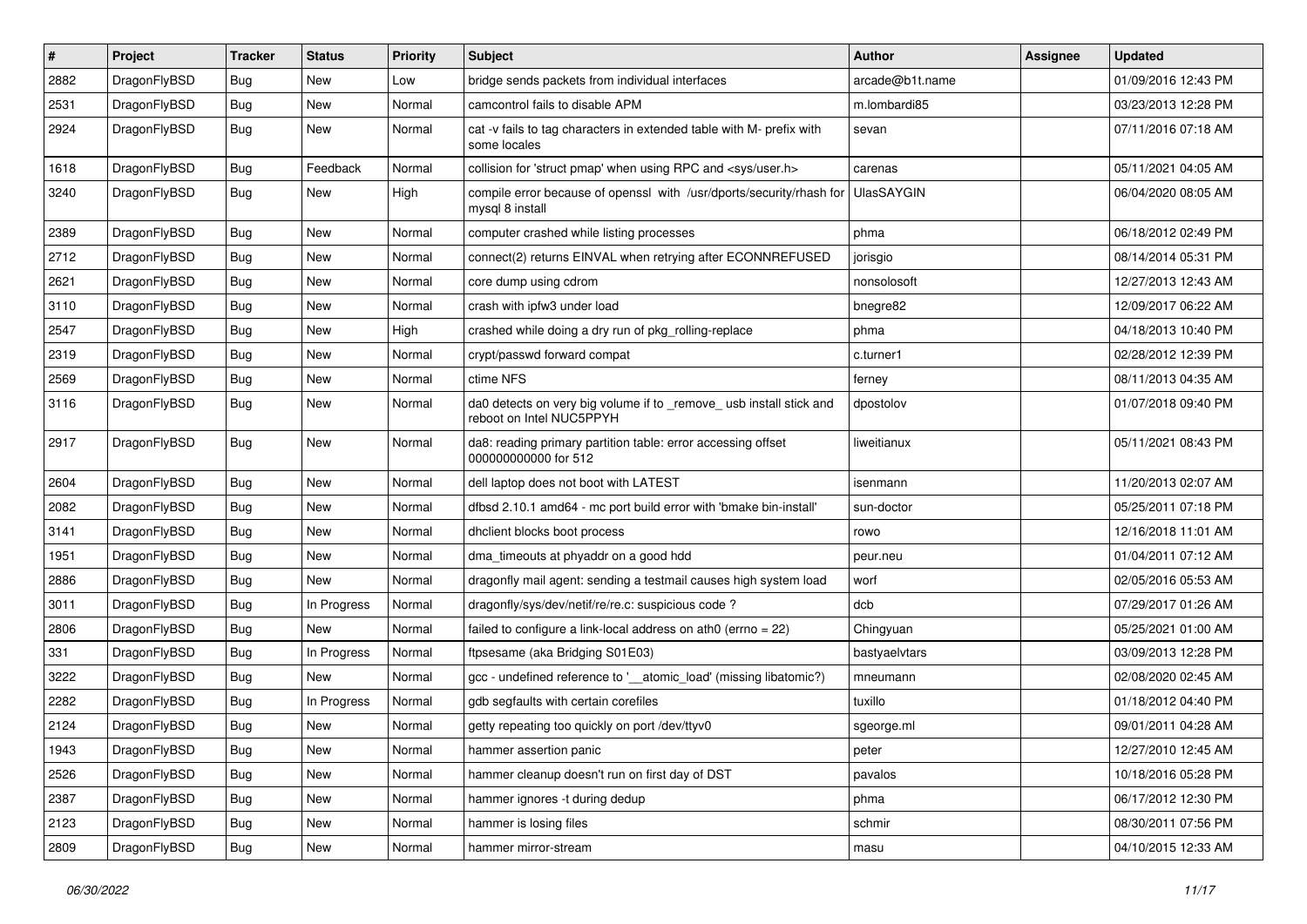| $\pmb{\#}$ | Project      | <b>Tracker</b> | <b>Status</b> | <b>Priority</b> | Subject                                                                              | Author            | Assignee | <b>Updated</b>      |
|------------|--------------|----------------|---------------|-----------------|--------------------------------------------------------------------------------------|-------------------|----------|---------------------|
| 1984       | DragonFlyBSD | Bug            | New           | Normal          | hammer mount fails after crash - HAMMER: FIFO record bad head<br>signature           | thomas.nikolajsen |          | 03/08/2011 06:57 PM |
| 2552       | DragonFlyBSD | <b>Bug</b>     | <b>New</b>    | Low             | hammer recovery should indicate progress                                             | phma              |          | 05/03/2013 12:13 AM |
| 2857       | DragonFlyBSD | Bug            | <b>New</b>    | Normal          | hammer stalls via bitcoin-qt                                                         | tkusumi           |          | 11/30/2015 06:52 AM |
| 1307       | DragonFlyBSD | <b>Bug</b>     | In Progress   | Normal          | hammer tid -2 shows unexpected result                                                | corecode          |          | 10/18/2016 05:29 PM |
| 3316       | DragonFlyBSD | Bug            | New           | Normal          | hammer2_dirent_create() allows creating >1 dirents with the same<br>name             | tkusumi           |          | 06/05/2022 12:35 PM |
| 2140       | DragonFlyBSD | Bug            | <b>New</b>    | High            | hammer_io_delallocate panic with 'duplicate entry' message                           | ttw               |          | 10/07/2011 12:22 PM |
| 2598       | DragonFlyBSD | <b>Bug</b>     | New           | Normal          | i386 via USB Booting                                                                 | mbzadegan         |          | 10/21/2013 02:28 AM |
| 2329       | DragonFlyBSD | <b>Bug</b>     | <b>New</b>    | Normal          | ibm x3550 & acpi                                                                     | ano               |          | 06/03/2014 11:37 AM |
| 2182       | DragonFlyBSD | <b>Bug</b>     | New           | Normal          | if msk PHY FIFO underrun/overflow                                                    | nonsolosoft       |          | 09/03/2012 06:39 AM |
| 989        | DragonFlyBSD | Bug            | New           | Normal          | installer/fdisk trouble with wrapped values                                          | Discodestroyer    |          | 02/18/2014 06:27 AM |
| 285        | DragonFlyBSD | <b>Bug</b>     | Feedback      | Low             | interrupt latency with re without ip address configured                              | thomas.nikolajsen |          | 02/20/2014 10:30 AM |
| 2788       | DragonFlyBSD | <b>Bug</b>     | New           | Normal          | ioctl GSLICEINFO: Not working for vnode slice                                        | mneumann          |          | 02/12/2015 07:49 AM |
| 2972       | DragonFlyBSD | Bug            | <b>New</b>    | Normal          | ipfw3 "deny to me" does not work correctly                                           | mneumann          |          | 12/27/2016 12:11 PM |
| 1867       | DragonFlyBSD | <b>Bug</b>     | New           | Normal          | it(4) motherboard and fan problems                                                   | tuxillo           |          | 07/08/2011 10:48 AM |
| 2626       | DragonFlyBSD | Bug            | <b>New</b>    | Normal          | iwn driver drops with error: "firmware error 'iwn intr: fatal firmware<br>error"     | rodyaj            |          | 01/09/2014 05:50 AM |
| 1949       | DragonFlyBSD | <b>Bug</b>     | <b>New</b>    | Normal          | iwn panic                                                                            | pavalos           |          | 01/30/2011 03:21 AM |
| 2735       | DragonFlyBSD | Bug            | <b>New</b>    | Urgent          | iwn panics SYSSASSERT                                                                | cnb               |          | 05/11/2021 03:55 AM |
| 2158       | DragonFlyBSD | <b>Bug</b>     | <b>New</b>    | Normal          | iwn panics with assertion on boot.                                                   | eocallaghan       |          | 10/24/2011 04:13 PM |
| 2970       | DragonFlyBSD | Bug            | <b>New</b>    | Normal          | kernel 4.7: "Is -I" causes panic on UDF filesystem: "bgetvp -<br>overlapping buffer" | peeter            |          | 12/21/2016 02:46 AM |
| 1193       | DragonFlyBSD | Bug            | <b>New</b>    | Normal          | kernel doesn't recognize cdrom drive                                                 | nonsolosoft       |          | 01/25/2014 09:11 PM |
| 2042       | DragonFlyBSD | <b>Bug</b>     | <b>New</b>    | Normal          | kernel panic, when run boot0cfg                                                      | sepherosa         |          | 05/31/2022 03:01 PM |
| 1824       | DragonFlyBSD | <b>Bug</b>     | Feedback      | Normal          | kernel panic, x86, 2.7.3.859.ge5104                                                  | akirchhoff135014  |          | 03/10/2013 07:49 AM |
| 2736       | DragonFlyBSD | <b>Bug</b>     | New           | High            | kernel panics on acpi_timer_probe function                                           | cnb               |          | 05/11/2021 03:55 AM |
| 1559       | DragonFlyBSD | Bug            | <b>New</b>    | Normal          | kernel trap                                                                          | phma              |          | 11/27/2021 08:43 AM |
| 1745       | DragonFlyBSD | <b>Bug</b>     | Feedback      | Normal          | kmalloc panic                                                                        | josepht           |          | 05/11/2021 04:05 AM |
| 2544       | DragonFlyBSD | <b>Bug</b>     | New           | Normal          | live DVD system boot (menu option 1) caused db> prompt on<br>PE1950                  | estrabd           |          | 05/11/2021 03:54 AM |
| 2141       | DragonFlyBSD | <b>Bug</b>     | New           | Urgent          | loader and/or documentation broken                                                   | sjg               |          | 01/20/2012 10:51 AM |
| 2936       | DragonFlyBSD | <b>Bug</b>     | <b>New</b>    | Normal          | loader.efi crashes while loading kernel                                              | spaceille         |          | 08/20/2016 06:17 AM |
| 1942       | DragonFlyBSD | Bug            | New           | Normal          | locking against myself in getcacheblk()?                                             | qhwt.dfly         |          | 05/31/2022 02:15 PM |
| 2008       | DragonFlyBSD | <b>Bug</b>     | New           | Normal          | lwkt_setcpu_remote: td->td_flags 00800621 console flood                              | pavalos           |          | 03/06/2011 09:37 PM |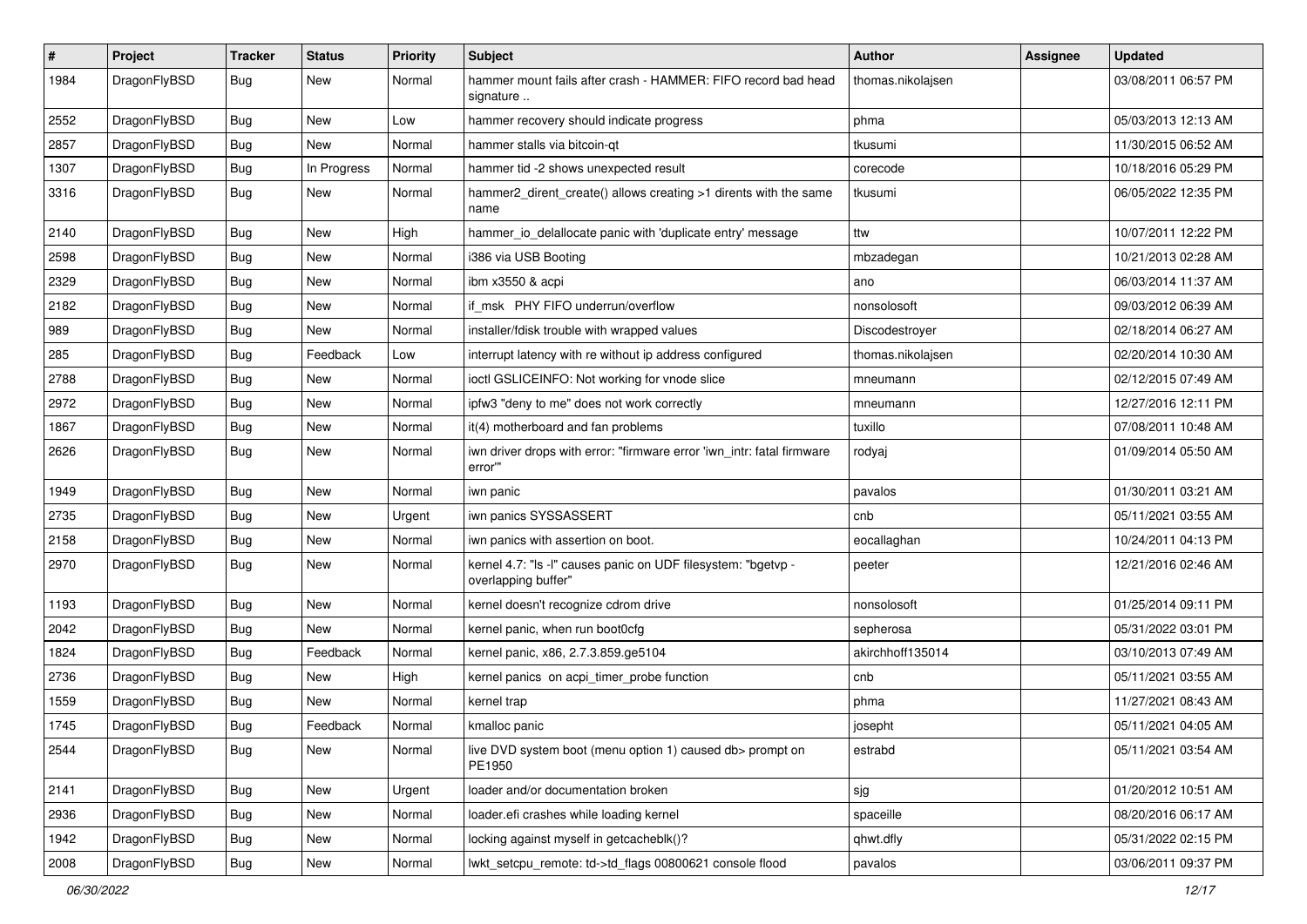| $\pmb{\#}$ | Project      | <b>Tracker</b> | <b>Status</b> | <b>Priority</b> | Subject                                                                                                  | <b>Author</b>          | Assignee | <b>Updated</b>      |
|------------|--------------|----------------|---------------|-----------------|----------------------------------------------------------------------------------------------------------|------------------------|----------|---------------------|
| 2874       | DragonFlyBSD | Bug            | New           | Normal          | make world DESTDIR=/emptydir fails                                                                       | pascii                 |          | 12/25/2015 07:04 AM |
| 2609       | DragonFlyBSD | Bug            | New           | Normal          | master: panic: assertion<br>"LWKT_TOKEN_HELD_ANY(vm_object_token(object))" failed in<br>swp_pager_lookup | thomas.nikolajsen      |          | 11/28/2013 11:36 AM |
| 3283       | DragonFlyBSD | Bug            | <b>New</b>    | Normal          | mknodat() cannot create FIFOs                                                                            | bhaible                |          | 07/10/2021 03:34 AM |
| 1935       | DragonFlyBSD | <b>Bug</b>     | <b>New</b>    | Normal          | mouse does not work after switching between x and console                                                | shamaz                 |          | 12/13/2010 10:06 AM |
| 2618       | DragonFlyBSD | Bug            | New           | Normal          | mouse problem on RELEASE-3_6_0                                                                           | FilippoMo              |          | 12/20/2013 03:26 AM |
| 2620       | DragonFlyBSD | <b>Bug</b>     | <b>New</b>    | Normal          | moused problem                                                                                           | FilippoMo              |          | 12/20/2013 10:32 AM |
| 1874       | DragonFlyBSD | <b>Bug</b>     | New           | Normal          | mpd listening on all IPs, accepting only on one                                                          | rumcic                 |          | 05/08/2011 01:01 PM |
| 2687       | DragonFlyBSD | <b>Bug</b>     | New           | Normal          | natacontrol software RAID in installer                                                                   | csmelosky              |          | 06/22/2014 12:03 PM |
| 2324       | DragonFlyBSD | <b>Bug</b>     | New           | Normal          | natacotrol support > 2TB not working even after the ftigeot patch                                        | zenny                  |          | 03/03/2012 01:00 AM |
| 1185       | DragonFlyBSD | Bug            | <b>New</b>    | High            | need a tool to merge changes into /etc                                                                   | wa1ter                 |          | 02/18/2014 06:02 AM |
| 2104       | DragonFlyBSD | <b>Bug</b>     | <b>New</b>    | Normal          | network configuration seg. fault on install CD                                                           | navratil               |          | 07/26/2011 07:55 AM |
| 2403       | DragonFlyBSD | <b>Bug</b>     | <b>New</b>    | Low             | newfs -E doesn't handle /dev/serno device names properly                                                 | ftigeot                |          | 08/17/2012 05:07 AM |
| 3225       | DragonFlyBSD | Bug            | <b>New</b>    | Normal          | nfsd freeze when using gemu                                                                              | tse                    |          | 03/17/2020 11:52 AM |
| 2489       | DragonFlyBSD | Bug            | New           | Normal          | nmalloc doesn't cache VA for allocations > 8KB                                                           | vsrinivas              |          | 06/10/2014 05:51 AM |
| 2490       | DragonFlyBSD | Bug            | <b>New</b>    | Normal          | nmalloc should color addresses to avoid cache bank conflictsw                                            | vsrinivas              |          | 06/10/2014 05:51 AM |
| 2890       | DragonFlyBSD | Bug            | New           | Normal          | not able to boot usb installer on Toshiba Chromebook 2                                                   | johnnywhishbone        |          | 02/22/2016 03:42 AM |
| 1101       | DragonFlyBSD | Bug            | Feedback      | Normal          | ohci related panic                                                                                       | polachok               |          | 05/11/2021 04:00 AM |
| 2013       | DragonFlyBSD | Bug            | In Progress   | Normal          | oversized DMA request loop                                                                               | josepht                |          | 05/11/2021 04:06 AM |
| 2099       | DragonFlyBSD | Bug            | New           | Normal          | page fault panic in vm system                                                                            | pavalos                |          | 07/10/2011 08:51 AM |
| 1672       | DragonFlyBSD | Bug            | Feedback      | Normal          | panic (trap 12) around btree_search() in 2.4.1-RELEASE                                                   | floid                  |          | 01/19/2015 03:36 AM |
| 1282       | DragonFlyBSD | Bug            | Feedback      | Normal          | panic (trap 12) when booting SMP kernel on Atom 330 (dual core)                                          | tomaz.borstnar         |          | 05/11/2021 04:00 AM |
| 3051       | DragonFlyBSD | Bug            | <b>New</b>    | Normal          | panic DragonFly v4.8.1-RELEASE by mounting a malformed NTFS<br>image [12.000]                            | open.source@ribose.com |          | 08/14/2017 03:20 AM |
| 3052       | DragonFlyBSD | Bug            | New           | Normal          | panic DragonFly v4.8.1-RELEASE by mounting a malformed NTFS<br>image [64.000]                            | open.source@ribose.com |          | 08/14/2017 03:22 AM |
| 3049       | DragonFlyBSD | Bug            | New           | Normal          | panic DragonFly v4.8.1-RELEASE by mounting a malformed<br>msdosfs image [12.128]                         | open.source@ribose.com |          | 08/14/2017 02:53 AM |
| 1826       | DragonFlyBSD | Bug            | New           | Normal          | panic during boot: assertion so->so_port  in tcp_input                                                   | ftigeot                |          | 05/15/2022 11:05 AM |
| 3036       | DragonFlyBSD | <b>Bug</b>     | New           | Normal          | panic in icmp_redirect_start() ASSERT_IN_NETISR(0)                                                       | tautolog               |          | 05/11/2017 07:27 PM |
| 1661       | DragonFlyBSD | <b>Bug</b>     | In Progress   | Normal          | panic on password entry mount smb filesystem                                                             | vsrinivas              |          | 11/27/2021 08:29 AM |
| 2164       | DragonFlyBSD | Bug            | New           | Normal          | panic on reboot from usb.                                                                                | eocallaghan            |          | 10/27/2011 09:29 AM |
| 1861       | DragonFlyBSD | <b>Bug</b>     | New           | Normal          | panic via kprintf (lockmgr called in a hard section)                                                     | vsrinivas              |          | 10/11/2010 12:56 AM |
| 2645       | DragonFlyBSD | <b>Bug</b>     | New           | Normal          | panic with dsched fq and ioprio                                                                          | jyoung15               |          | 02/20/2014 07:29 AM |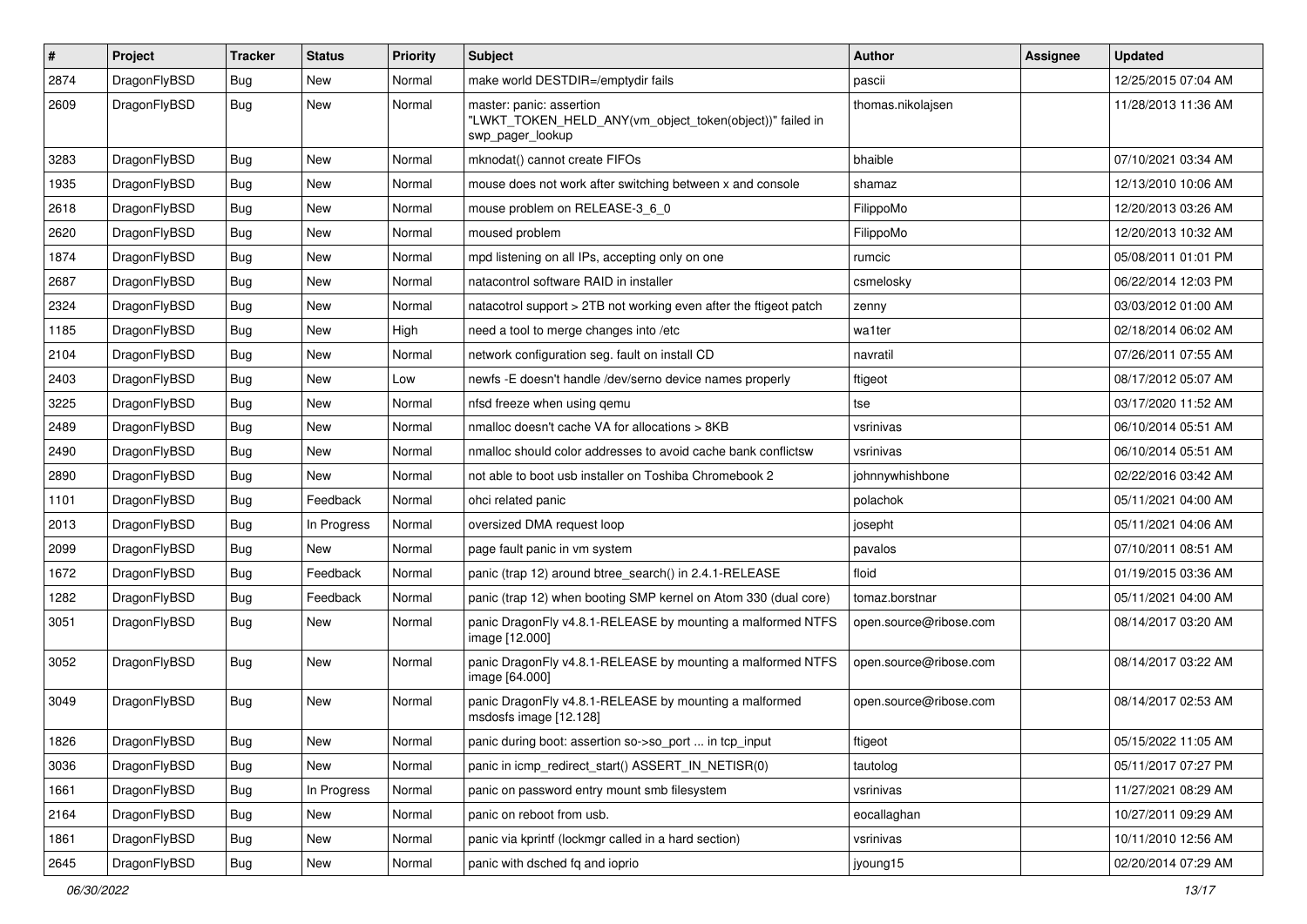| $\sharp$ | Project      | <b>Tracker</b> | <b>Status</b> | <b>Priority</b> | Subject                                                                                                                                                                                           | <b>Author</b>     | <b>Assignee</b> | <b>Updated</b>      |
|----------|--------------|----------------|---------------|-----------------|---------------------------------------------------------------------------------------------------------------------------------------------------------------------------------------------------|-------------------|-----------------|---------------------|
| 2369     | DragonFlyBSD | <b>Bug</b>     | New           | Normal          | panic: Bad link elm 0xffffffe07edf6068 next->prev != elm                                                                                                                                          | jaydg             |                 | 08/15/2012 03:04 AM |
| 1818     | DragonFlyBSD | Bug            | New           | Normal          | panic: Bad tailg NEXT (kqueue issue ?)                                                                                                                                                            | ftigeot           |                 | 05/15/2022 11:40 AM |
| 2520     | DragonFlyBSD | <b>Bug</b>     | <b>New</b>    | Normal          | panic: assertion "IS SERIALIZED((ifp->if serializer))" failed in<br>if_default_serialize_assert at /usr/src/sys/net/if.c:437                                                                      | ano               |                 | 03/09/2013 12:14 AM |
| 3035     | DragonFlyBSD | Bug            | New           | Normal          | panic: assertion "cpu >= 0 && cpu < ncpus" failed in netisr_cpuport<br>at /usr/src/sys/net/netisr2.h:87                                                                                           | masu              |                 | 05/11/2017 01:24 AM |
| 2453     | DragonFlyBSD | Bug            | New           | Normal          | panic: assertion "gd->gd spinlocks == $0$ " failed                                                                                                                                                | Johannes.Hofmann  |                 | 11/12/2012 12:54 PM |
| 2436     | DragonFlyBSD | Bug            | <b>New</b>    | Normal          | panic: assertion "lp->lwp_qcpu == dd->cpuid" failed in<br>dfly acquire curproc                                                                                                                    | thomas.nikolajsen |                 | 01/23/2013 11:07 AM |
| 2296     | DragonFlyBSD | Bug            | In Progress   | High            | panic: assertion "m->wire_count > 0" failed                                                                                                                                                       | thomas.nikolajsen |                 | 08/30/2012 06:09 AM |
| 2254     | DragonFlyBSD | Bug            | New           | Normal          | panic: assertion "ref < &td->td_toks_end" failed in lwkt_gettoken at<br>/usr/src/sys/kern/lwkt_token.c:588                                                                                        | eocallaghan       |                 | 12/05/2011 10:21 PM |
| 2245     | DragonFlyBSD | <b>Bug</b>     | New           | Normal          | panic: assertion "ref < &td->td_toks_end" failed in lwkt_gettoken at<br>/usr/src/sys/kern/lwkt_token.c:588                                                                                        | juanfra684        |                 | 11/22/2011 07:41 PM |
| 1917     | DragonFlyBSD | Bug            | New           | Normal          | panic: assertion: (RB_EMPTY(&ip->rec_tree) && (ip->flags &<br>HAMMER_INODE_XDIRTY) == 0)    (!RB_EMPTY(&ip->rec_tree)<br>&& (ip->flags & HAMMER INODE XDIRTY) != 0) in<br>hammer_flush_inode_done | qhwt.dfly         |                 | 11/24/2010 03:23 AM |
| 2085     | DragonFlyBSD | <b>Bug</b>     | <b>New</b>    | Normal          | panic: assertion: (m->flags & PG_MAPPED) == 0 in<br>vm_page_free_toq                                                                                                                              | vsrinivas         |                 | 06/10/2011 07:48 AM |
| 1448     | DragonFlyBSD | Bug            | Feedback      | Normal          | panic: assertion: _tp->tt_msg->tt_cpuid == mycpuid in<br>tcp_callout_active tcp_output tcp_usr_send netmsg_pru_send<br>netmsg service tcpmsg service loop                                         | dillon            |                 | 05/11/2021 04:00 AM |
| 1218     | DragonFlyBSD | <b>Bug</b>     | In Progress   | Normal          | panic: assertion: error == 0 in hammer_start_transaction                                                                                                                                          | rumcic            |                 | 05/11/2021 04:00 AM |
| 1913     | DragonFlyBSD | <b>Bug</b>     | <b>New</b>    | Normal          | panic: assertion: ip->flush_state != HAMMER_FST_FLUSH in<br>hammer_flush_inode_core                                                                                                               | swildner          |                 | 11/20/2010 05:27 PM |
| 1481     | DragonFlyBSD | <b>Bug</b>     | Feedback      | Normal          | panic: assertion: kva_p(buf) in soopt_from_kbuf (after ipfw pipe<br>show, 2.2.1-R)                                                                                                                | combiner          |                 | 05/11/2021 04:01 AM |
| 1577     | DragonFlyBSD | <b>Bug</b>     | Feedback      | Normal          | panic: assertion: leaf->base.obj_id == ip->obj_id in<br>hammer_ip_delete_range                                                                                                                    | qhwt+dfly         |                 | 05/11/2021 04:01 AM |
| 1944     | DragonFlyBSD | <b>Bug</b>     | New           | Normal          | panic: backing object 0xdea7b258 was somehow re-referenced<br>during collapse!                                                                                                                    | sepherosa         |                 | 12/27/2010 02:06 AM |
| 2048     | DragonFlyBSD | <b>Bug</b>     | New           | Normal          | panic: ffs_sync: rofs mod                                                                                                                                                                         | pavalos           |                 | 04/12/2011 05:45 AM |
| 1249     | DragonFlyBSD | <b>Bug</b>     | Feedback      | Normal          | panic: ffs_vfree: freeing free inode                                                                                                                                                              | rumcic            |                 | 03/10/2013 05:13 AM |
| 3245     | DragonFlyBSD | <b>Bug</b>     | <b>New</b>    | Normal          | panic: free: guard1x fail, i915 load from loader.conf                                                                                                                                             | polachok          |                 | 08/21/2020 10:36 AM |
| 2080     | DragonFlyBSD | <b>Bug</b>     | New           | Normal          | panic: lockmgr thrd sleep: called from interrupt, ipi, or hard code<br>section                                                                                                                    | rumcic            |                 | 05/30/2011 05:06 PM |
| 1634     | DragonFlyBSD | <b>Bug</b>     | <b>New</b>    | Normal          | panic: spin_lock: 0xe4ad1320, indefinitive wait!                                                                                                                                                  | elekktretterr     |                 | 01/19/2015 03:21 AM |
| 1489     | DragonFlyBSD | <b>Bug</b>     | Feedback      | Normal          | panic: ufs_dirbad: bad dir                                                                                                                                                                        | rumcic            |                 | 03/10/2013 04:34 AM |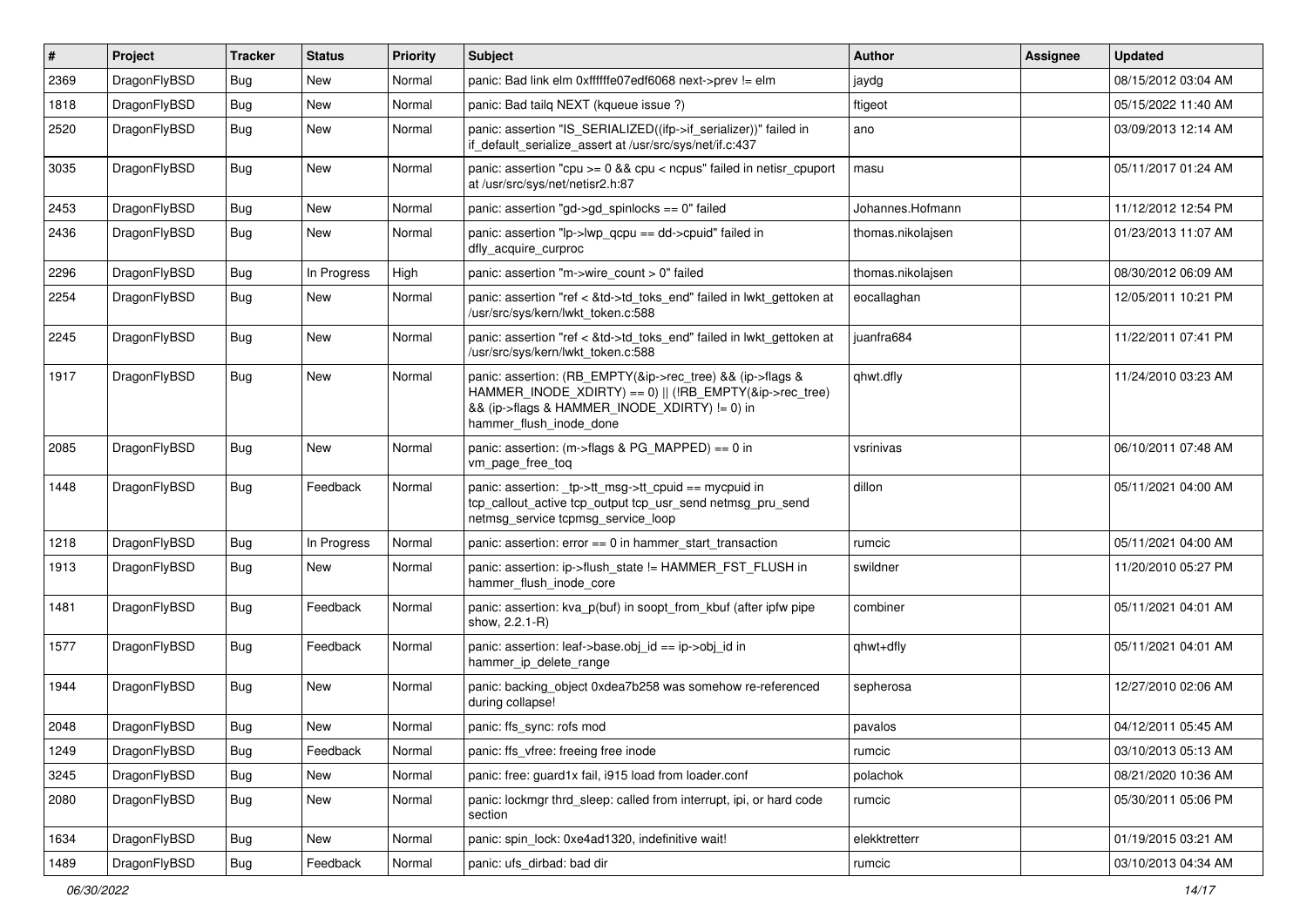| $\vert$ # | Project      | <b>Tracker</b> | <b>Status</b> | <b>Priority</b> | <b>Subject</b>                                                                                                 | <b>Author</b>   | <b>Assignee</b> | <b>Updated</b>      |
|-----------|--------------|----------------|---------------|-----------------|----------------------------------------------------------------------------------------------------------------|-----------------|-----------------|---------------------|
| 2586      | DragonFlyBSD | <b>Bug</b>     | <b>New</b>    | Normal          | pf: "modulate" state seems problematic                                                                         | srussell        |                 | 09/25/2013 07:36 PM |
| 3228      | DragonFlyBSD | <b>Bug</b>     | <b>New</b>    | Low             | pfi kif unref: state refcount $\leq$ 0 in dmesg                                                                | justin          |                 | 03/05/2021 06:39 AM |
| 2075      | DragonFlyBSD | <b>Bug</b>     | <b>New</b>    | Normal          | pflogd on x86 64                                                                                               | fanch           |                 | 05/16/2011 04:04 PM |
| 3238      | DragonFlyBSD | Bug            | <b>New</b>    | Normal          | race conditions when printing from vkernel console                                                             | piecuch         |                 | 05/19/2020 02:50 PM |
| 2045      | DragonFlyBSD | <b>Bug</b>     | <b>New</b>    | Normal          | ral(4): Fatal trap 12: page fault while in kernel mode (two panics)                                            | herrgard        |                 | 11/03/2011 05:34 PM |
| 2292      | DragonFlyBSD | Bug            | New           | Normal          | re interface with jumbo frames (mtu larger than 1500) hangs after<br>some traffic                              | Anonymous       |                 | 01/31/2012 12:11 AM |
| 2331      | DragonFlyBSD | <b>Bug</b>     | New           | Normal          | reading mouse mode from unopen file descriptor hangs mouse<br>driver                                           | phma            |                 | 03/14/2012 09:43 AM |
| 3170      | DragonFlyBSD | <b>Bug</b>     | <b>New</b>    | Normal          | repeatable nfsd crash                                                                                          | tse             |                 | 06/11/2020 05:52 AM |
| 3217      | DragonFlyBSD | <b>Bug</b>     | <b>New</b>    | Normal          | rescue tools: make install fails if rescue folder doesn't exist                                                | dfbsd           |                 | 11/27/2019 08:16 PM |
| 1563      | DragonFlyBSD | Bug            | Feedback      | Normal          | reset(1) doesn't reset terminal to the defaults                                                                | hasso           |                 | 03/10/2013 04:17 AM |
| 2199      | DragonFlyBSD | <b>Bug</b>     | <b>New</b>    | Normal          | screen segfaults if utmpx isn't present                                                                        | pavalos         |                 | 11/15/2011 10:52 PM |
| 2877      | DragonFlyBSD | <b>Bug</b>     | <b>New</b>    | Low             | sed fails when working with UTF-8 locale and non-UTF symbols                                                   | arcade@b1t.name |                 | 12/30/2015 11:20 AM |
| 3319      | DragonFlyBSD | Bug            | <b>New</b>    | Normal          | setproctitle() calls can change effect of later setproctitle() calls                                           | tonyc           |                 | 06/29/2022 06:10 PM |
| 2167      | DragonFlyBSD | <b>Bug</b>     | New           | Normal          | shutdown/reboot fails after uptime msg                                                                         | marino          |                 | 11/28/2011 03:01 AM |
| 2090      | DragonFlyBSD | Bug            | Feedback      | Normal          | snd_hda does not support headphone automute                                                                    | justin          |                 | 03/29/2012 08:03 PM |
| 2136      | DragonFlyBSD | Bug            | <b>New</b>    | Normal          | socketpair() doesn't free file descriptors on copyout failure                                                  | vsrinivas       |                 | 04/05/2013 09:13 AM |
| 2067      | DragonFlyBSD | Bug            | New           | Normal          | sound/pcm: "play interrupt timeout, channel dead"                                                              | matthiasr       |                 | 05/11/2021 03:55 AM |
| 2055      | DragonFlyBSD | Bug            | <b>New</b>    | Normal          | ssh + IPV6 + bridge => connection freezes                                                                      | steve           |                 | 04/24/2011 07:13 PM |
| 2557      | DragonFlyBSD | Bug            | New           | Normal          | stock 3.4.1 kernel halts during booting if dm and dm_target_crypt<br>are loaded and RAID controller is present | phma            |                 | 05/12/2013 10:38 PM |
| 2297      | DragonFlyBSD | Bug            | <b>New</b>    | Normal          | strange NFS (client) error messages / problems                                                                 | Anonymous       |                 | 02/19/2012 02:59 PM |
| 1368      | DragonFlyBSD | <b>Bug</b>     | In Progress   | Normal          | suspend signal race?                                                                                           | qhwt+dfly       |                 | 05/11/2021 03:51 AM |
| 3209      | DragonFlyBSD | Bug            | <b>New</b>    | Normal          | svc has some minor bugs                                                                                        | arcade@b1t.name |                 | 10/24/2019 09:08 AM |
| 2892      | DragonFlyBSD | <b>Bug</b>     | <b>New</b>    | Normal          | swap_pager:indefinite wait bufferf error                                                                       | <b>Ihmwzy</b>   |                 | 02/21/2016 10:32 PM |
| 2957      | DragonFlyBSD | <b>Bug</b>     | Feedback      | Normal          | swapoff -a followed by swapon -a doesn't give your swap back                                                   | neilb           |                 | 10/09/2016 04:17 AM |
| 3018      | DragonFlyBSD | <b>Bug</b>     | <b>New</b>    | Normal          | sys/bus/u4b/wlan/if_run.c:5464]: (style) Redundant condition                                                   | dcb             |                 | 04/11/2017 11:26 AM |
| 3021      | DragonFlyBSD | <b>Bug</b>     | In Progress   | Normal          | sys/dev/drm/i915/i915_gem_stolen.c:115]: (error) Signed integer<br>overflow for expression '65535<<20'         | dcb             |                 | 04/11/2017 12:46 PM |
| 3022      | DragonFlyBSD | <b>Bug</b>     | New           | Normal          | sys/dev/netif/ath/ath/if_ath.c:2142: strange bitmask?                                                          | dcb             |                 | 04/11/2017 11:49 AM |
| 3076      | DragonFlyBSD | <b>Bug</b>     | New           | Normal          | sys/dev/netif/ig_hal/e1000_ich8lan.c:1594: sanity checking mixup?                                              | dcb             |                 | 10/11/2017 01:58 AM |
| 3024      | DragonFlyBSD | Bug            | New           | Low             | sys/dev/netif/wi/if_wi.c:1090]: (style) Redundant condition                                                    | dcb             |                 | 04/11/2017 11:56 AM |
| 3025      | DragonFlyBSD | <b>Bug</b>     | New           | Normal          | sys/dev/powermng/powernow/powernow.c:284: bad comparison?                                                      | dcb             |                 | 09/23/2017 07:45 AM |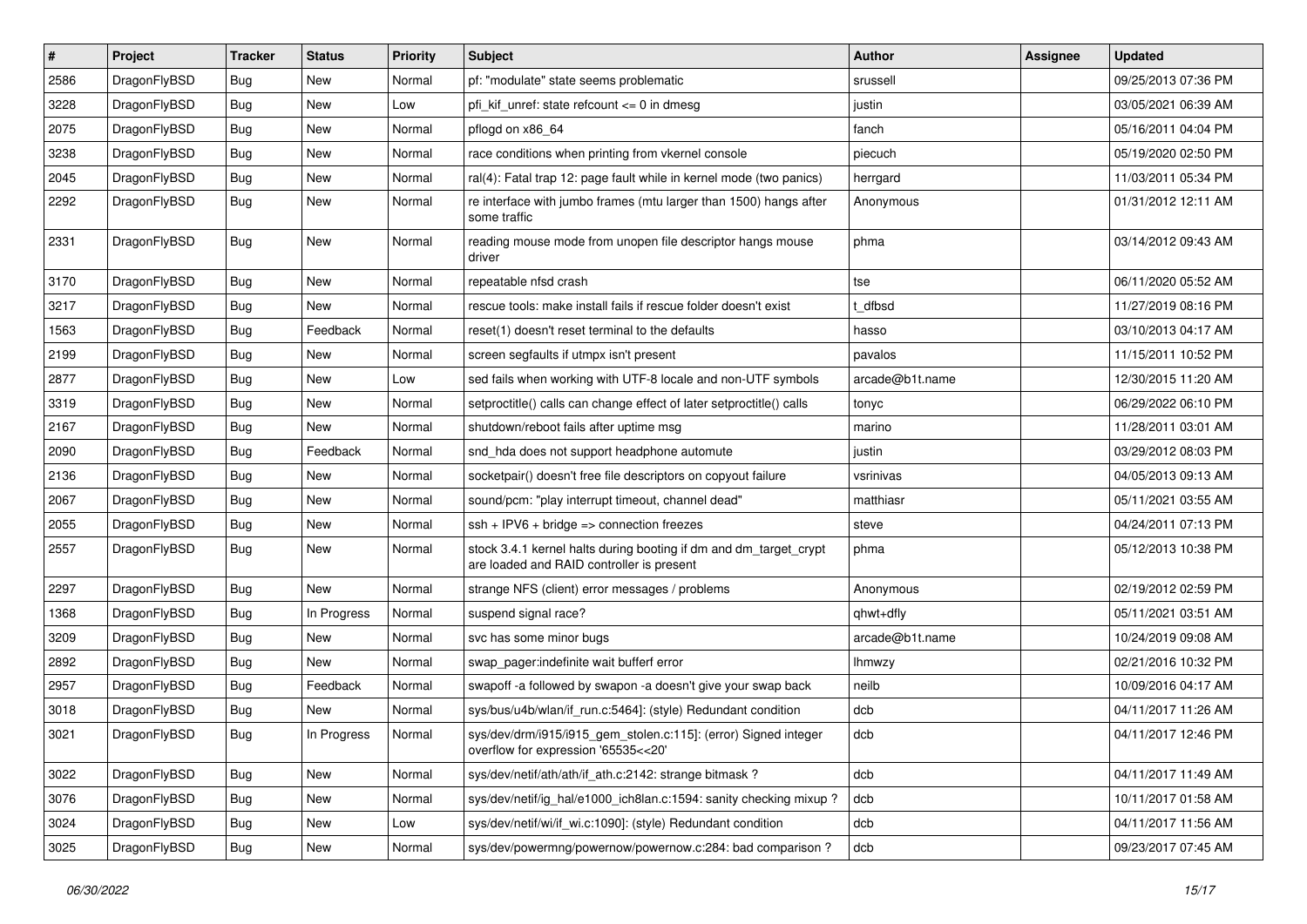| $\sharp$ | Project      | <b>Tracker</b> | <b>Status</b> | <b>Priority</b> | Subject                                                                                 | <b>Author</b>      | Assignee | <b>Updated</b>      |
|----------|--------------|----------------|---------------|-----------------|-----------------------------------------------------------------------------------------|--------------------|----------|---------------------|
| 2248     | DragonFlyBSD | <b>Bug</b>     | New           | Normal          | sysctl panic                                                                            | pavalos            |          | 11/23/2011 06:23 PM |
| 1920     | DragonFlyBSD | <b>Bug</b>     | New           | High            | system hangs                                                                            | zhtw               |          | 11/22/2010 08:59 AM |
| 3252     | DragonFlyBSD | <b>Bug</b>     | <b>New</b>    | Normal          | tcsetattr/tcgetattr set errno incorrectly on non-TTY                                    | tonyc              |          | 10/26/2020 09:34 PM |
| 3196     | DragonFlyBSD | Bug            | New           | Normal          | test issue after redmine upgrade (2)                                                    | tuxillo            |          | 07/05/2019 04:33 AM |
| 3184     | DragonFlyBSD | Bug            | <b>New</b>    | Normal          | tsleep(9) return value when PCATCH specified                                            | tkusumi            |          | 04/03/2019 06:49 AM |
| 3239     | DragonFlyBSD | Bug            | <b>New</b>    | Normal          | unable to SIGKILL glitched emacs                                                        | piecuch            |          | 05/26/2020 03:30 AM |
| 2708     | DragonFlyBSD | Bug            | New           | Normal          | unable to send TCP nor UDP on age(4) interface                                          | dermiste           |          | 05/11/2021 03:54 AM |
| 3282     | DragonFlyBSD | Bug            | <b>New</b>    | Normal          | unexpected errno value from fopen()                                                     | bhaible            |          | 07/10/2021 03:34 AM |
| 3132     | DragonFlyBSD | <b>Bug</b>     | <b>New</b>    | Low             | unifdef mined                                                                           | bcallah            |          | 04/26/2018 08:34 PM |
| 2224     | DragonFlyBSD | Bug            | <b>New</b>    | Normal          | v2.13.0.291.gaa7ec - Panic on fq while installing world                                 | tuxillo            |          | 11/18/2011 01:40 AM |
| 2493     | DragonFlyBSD | Bug            | New           | Normal          | vidcontrol: invalid video mode name                                                     | Svarov             |          | 01/24/2013 09:55 AM |
| 1429     | DragonFlyBSD | Bug            | Feedback      | Normal          | vkernel bug - "mfree: m->m_nextpkt != NULL"                                             | dillon             |          | 05/11/2021 04:00 AM |
| 2154     | DragonFlyBSD | <b>Bug</b>     | New           | Normal          | vkernel copyout() doesn't return EFAULT on error                                        | vsrinivas          |          | 10/20/2011 03:53 AM |
| 2797     | DragonFlyBSD | Bug            | In Progress   | Low             | vkernels with & without machdep.pmap_mmu_optimize                                       | yellowrabbit2010   |          | 11/27/2021 08:06 AM |
| 1850     | DragonFlyBSD | <b>Bug</b>     | <b>New</b>    | Normal          | volume-add on hammer root fs panic                                                      | Johannes.Hofmann   |          | 04/18/2019 04:27 AM |
| 243      | DragonFlyBSD | Bug            | Feedback      | Normal          | weird behavior in the shell                                                             | swildner           |          | 05/31/2022 02:51 PM |
| 3231     | DragonFlyBSD | Bug            | New           | Normal          | wifi drops on 5.8                                                                       | tse                |          | 04/06/2020 05:08 AM |
| 1941     | DragonFlyBSD | Bug            | <b>New</b>    | Normal          | wlan config crash                                                                       | abandon.every.hope |          | 12/24/2010 07:54 PM |
| 2412     | DragonFlyBSD | Bug            | <b>New</b>    | Normal          | wlan0 fails to get address via dhclient                                                 | nonsolosoft        |          | 08/30/2012 05:55 AM |
| 2840     | DragonFlyBSD | Bug            | New           | Normal          | wrong voltage is reported                                                               | yellowrabbit2010   |          | 09/11/2015 06:09 PM |
| 3219     | DragonFlyBSD | Bug            | <b>New</b>    | Normal          | x11/xorg port can not be build                                                          | <b>UlasSAYGIN</b>  |          | 03/31/2020 08:57 AM |
| 1387     | DragonFlyBSD | Bug            | Feedback      | Normal          | zero-size malloc and ps: kvm_getprocs: Bad address                                      | qhwt+dfly          |          | 05/11/2021 04:00 AM |
| 3135     | DragonFlyBSD | Submit         | New           | Normal          | Add EVFILT_RECV and EVFILT_SEND                                                         | tautolog           |          | 05/25/2018 09:59 PM |
| 3227     | DragonFlyBSD | Submit         | New           | Normal          | Add HAMMER2 instructions in the installation medium README                              | daftaupe           |          | 03/26/2020 03:34 PM |
| 3276     | DragonFlyBSD | Submit         | New           | Normal          | Add option controlling whether gpt expand expands the last partition<br>(needs testing) | falsifian          |          | 07/10/2021 03:35 AM |
| 2921     | DragonFlyBSD | Submit         | <b>New</b>    | Normal          | Allow moused to accept userland mouse events                                            | tautolog           |          | 05/11/2021 04:08 AM |
| 3147     | DragonFlyBSD | Submit         | New           | Normal          | Enable headless installation                                                            | ddegroot           |          | 10/09/2018 01:25 PM |
| 3201     | DragonFlyBSD | Submit         | New           | Normal          | Fixes make search display                                                               | htse               |          | 08/20/2021 04:02 PM |
| 1192     | DragonFlyBSD | Submit         | New           | Normal          | KKASSERTs in sys/kern/uipc_{msg,socket}.c are too strict                                | rumcic             |          | 05/11/2021 04:07 AM |
| 2933     | DragonFlyBSD | Submit         | <b>New</b>    | Normal          | Remove unix domain socket support from cat(1)                                           | sevan              |          | 08/01/2016 08:10 PM |
| 2098     | DragonFlyBSD | Submit         | New           | Normal          | [PATCH] correct ath man page example<br>(/usr/src/share/man/man4/ath.4)                 | nobody             |          | 11/15/2011 12:27 AM |
| 2122     | DragonFlyBSD | Submit         | New           | Normal          | [Review] Fixes to the VFS layer                                                         | ftigeot            |          | 05/31/2022 03:25 PM |